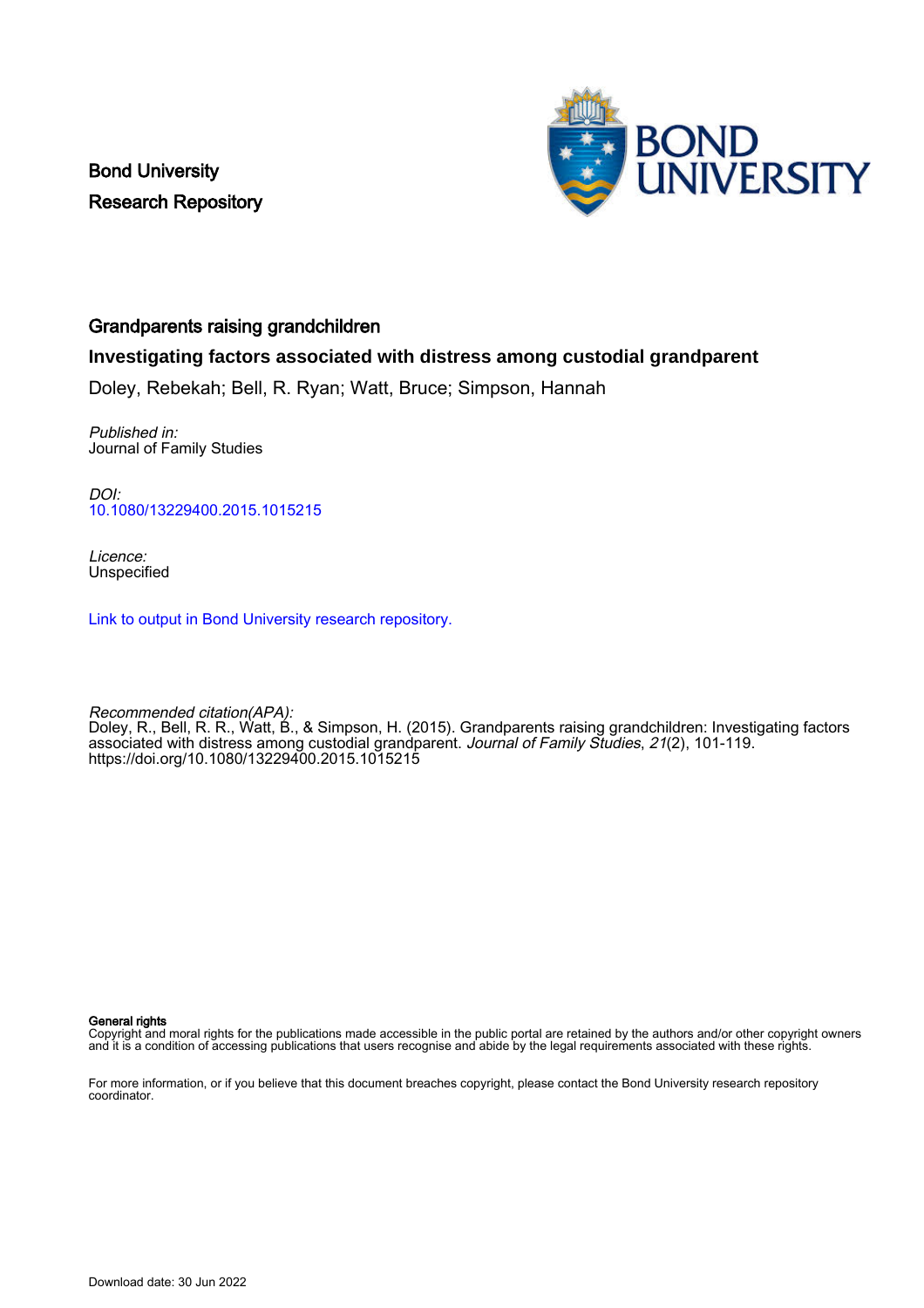

Doley, R.M., Bell, R., Watt, B.D., & Simpson, H. (2015). Grandparents raising grandchildren: What are the salient factors in developing a model of coping? *Journal of Family Studies,* 21-2 August. DOI: 10.1080/13229400.2015.1015215.

This is the author's final accepted version. There may be differences between this version and the published version. You are advised to consult the publisher's version if you wish to cite from it.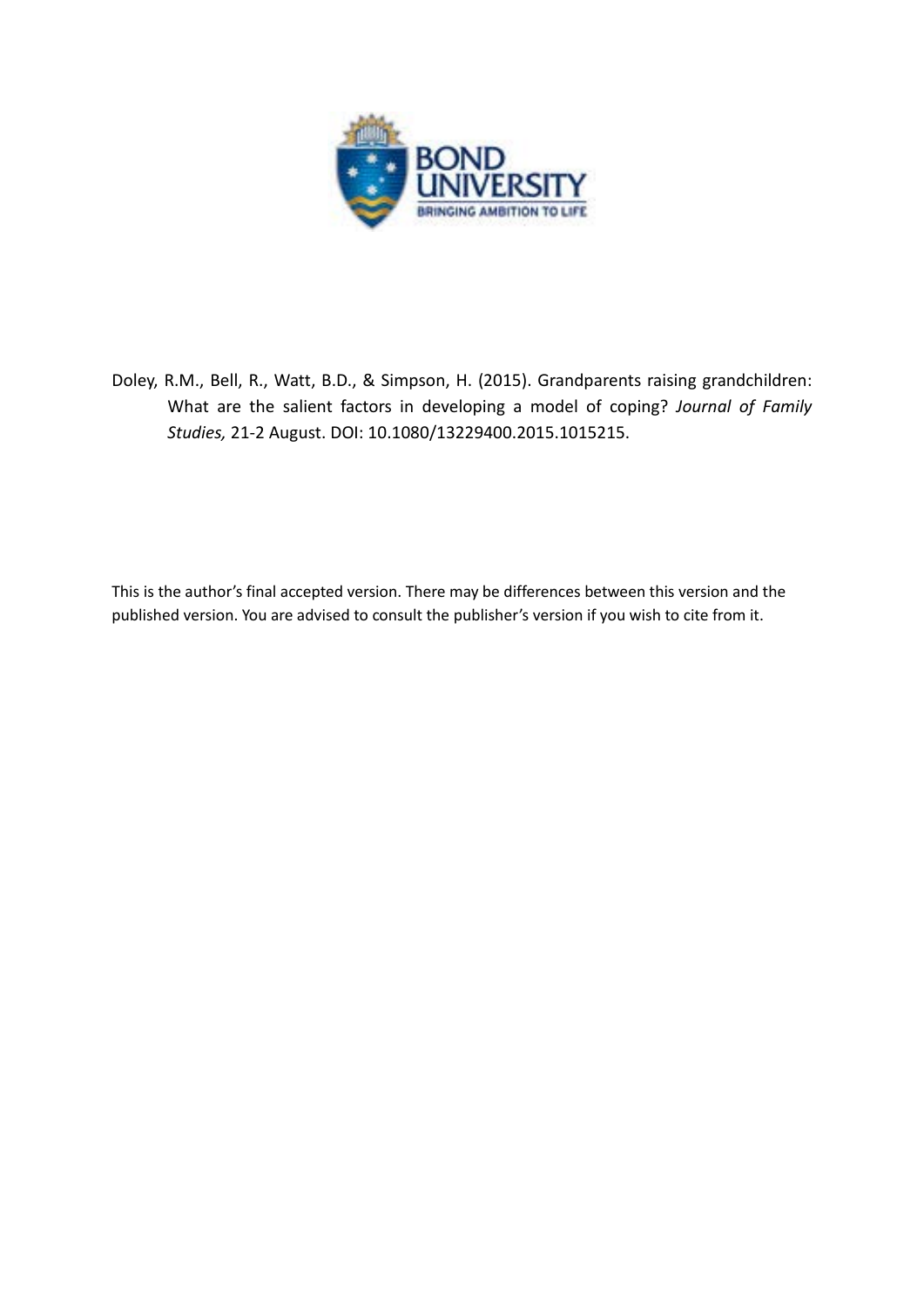# **GRANDPARENTS RAISING GRANDCHILDREN: INVESTIGATING FACTORS ASSOCIATED WITH DISTRESS AMONG CUSTODIAL GRANDPARENTS**

#### **ABSTRACT**

The aim of the current study was to explore the relationship between the psychological health of grandparents raising grandchildren, and those grandchildren's social, emotional and behavioural issues. The study also assessed the relationship between psychological wellbeing in grandparents and access to informal social support. The sample comprised 100 grandparents who were raising grandchildren. Regression analyses revealed that grandparents caring for grandchildren with abnormal emotional and hyperactive symptoms scored higher on measures of anxiety, stress, and depression, and were more likely to report less life satisfaction. Grandparents with greater access to informal support experienced less depression, although greater access to informal social support did not lessen the impact of raising grandchildren with social, emotional, or behavioural issues. Implications for intervention and policy are discussed.

Key words: Grandparents, grandchildren, caregiving, well-being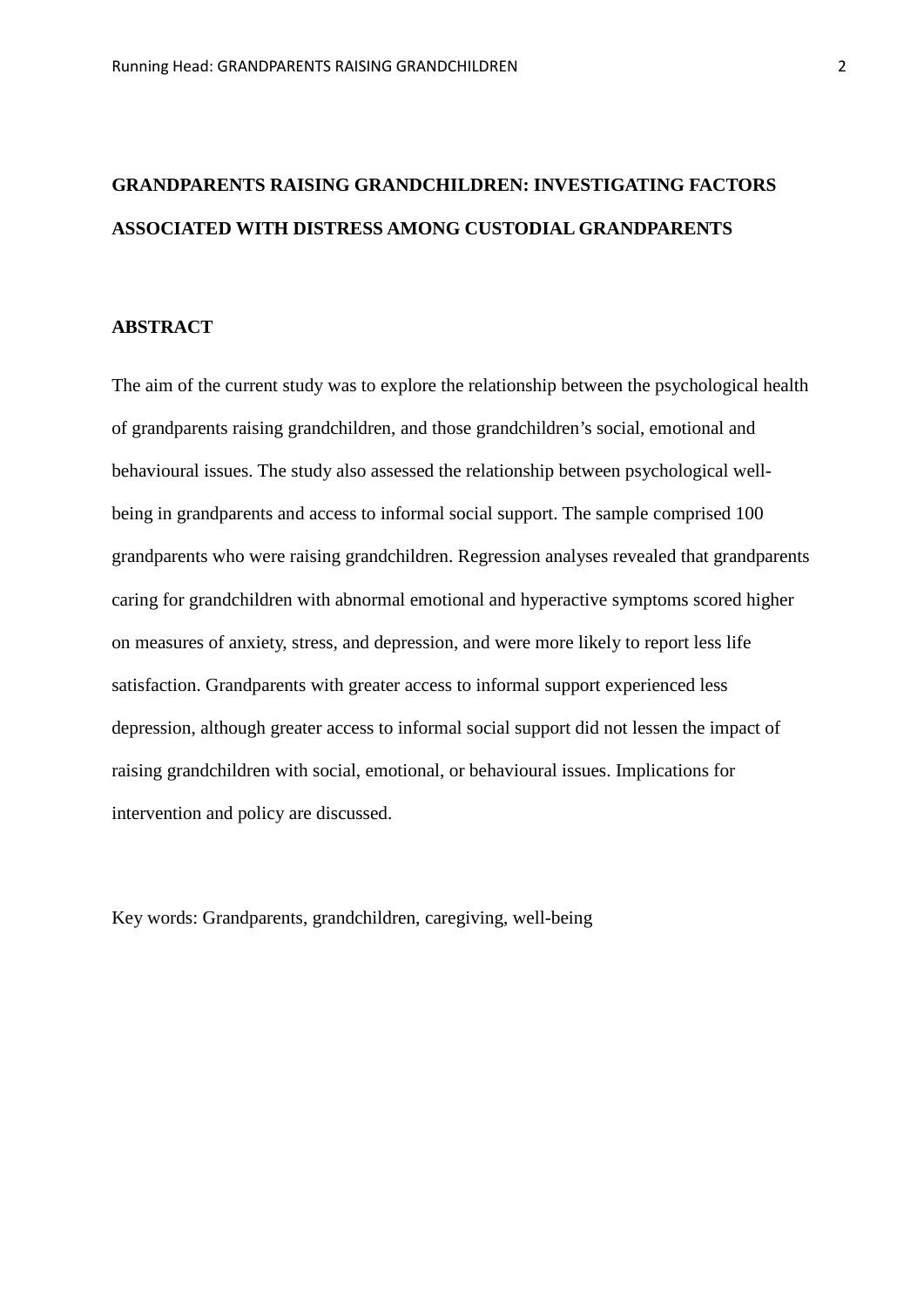Custodial grandparents – adults who care for their grandchildren on a full-time basis – are becoming an increasingly common arrangement in Western cultures. While the exact prevalence of custodial grandparenting in Australia is difficult to determine (owing both to reticence of grandparents to report and ambiguity surrounding the range of these formal and informal arrangements in 2012 nearly 41,000 children and young people in Australia were the subject of care-and-protection orders issued by child protection authorities (Australian Institute of Health and Welfare, 2012). More than half of these children and young people were placed in home-based care environments, which consisted mainly of grandparents. The Australian Bureau of Statistics, in 2006, estimated that there were between 8,050 and 63,520 grandparent-headed families, a wide variance attributable to myriad definitions that could be used to define this population (Brennan *et al.*, 2013). While exact statistics are difficult to determine, these numbers are increasing. Examining only formally-recognised out-of-home care placements in Australia, in 2001 approximately 38% (n=6,940) of Australian children in out-of-home care were placed with relatives. By 2011, this number had risen to 55% (n=10,407) of all out-of-home care placements (Australian Institute of Health and Welfare, 2012). Though these statistics refer specifically to kinship care arrangements (defined as a situation in which a child is placed under the care of a relative or close family friend), several authors (e.g., McHugh, 2004; Nandy & Selwyn, 2011) have noted that the prevalence rate of *grandparent-*headed families tends to rise and fall as a function of total *kinship* care arrangements.

These statistics tend to reflect only those child-caring arrangements which are the subject of a formal parenting or consent order from the Federal Circuit Court of Australia or Federal Magistrates Court. There is also acknowledged a large population of *informal*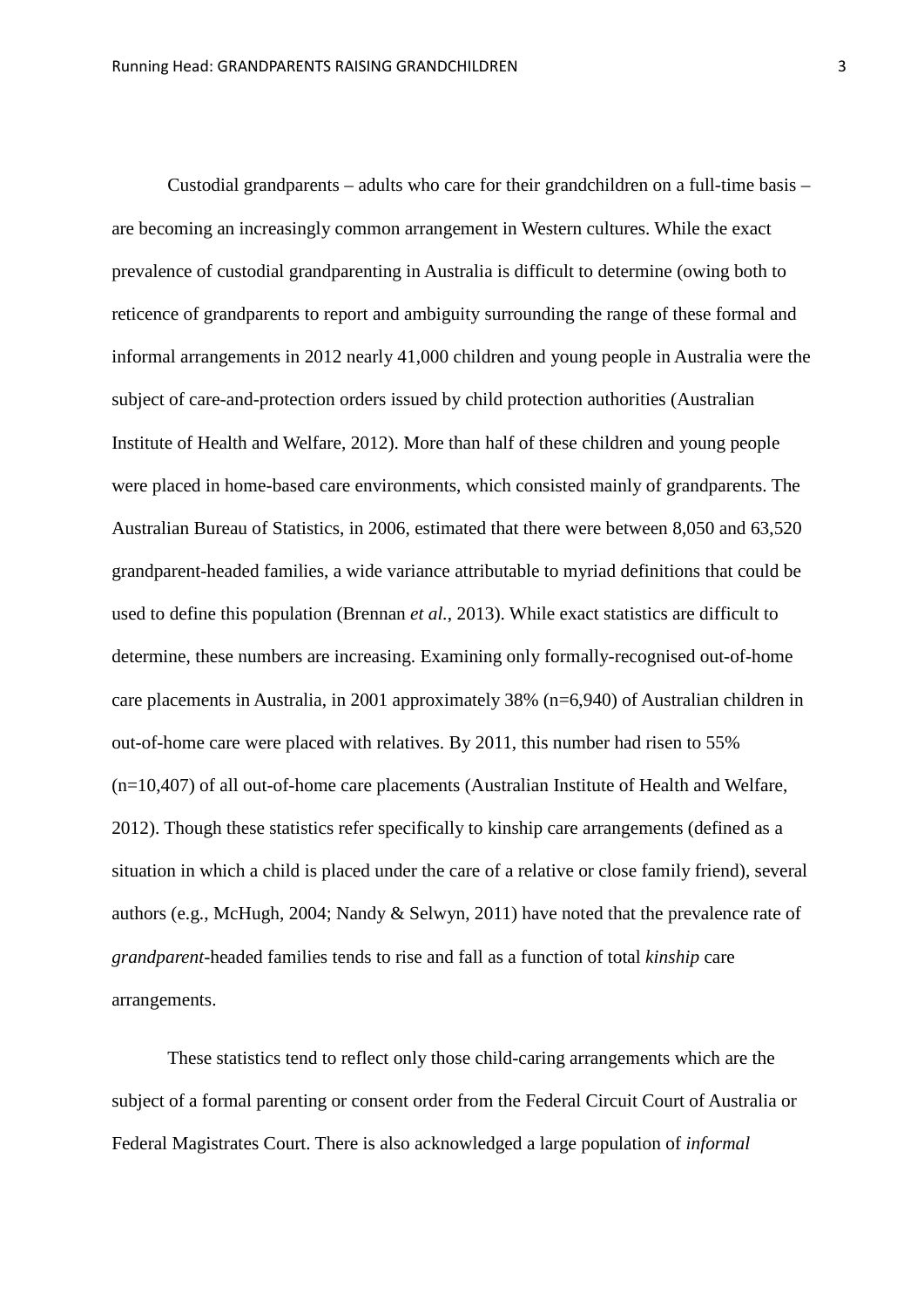grandparent-headed households for which no state or territory children's court order is in place. It has been estimated that the ratio of informal to formal kinship caring arrangements (via court order or judgement) is approximately three to one (Smyth & Eardley, 2008), suggesting that for most grandparents these caring arrangements occur independently of a legal framework to protect their status as a carer. This has profound implications for grandparents seeking to access systems of services or benefits, with informal kinship carers generally being less able or likely to access public systems of support (Smyth & Eardley, 2008).

#### **Stresses associated with raising a grandchild**

Studies exploring the personal, interpersonal, and economic consequences visited upon custodial grandparents have consistently demonstrated worse outcomes when compared both to grandparents who are not the primary carers of their grandchildren, and to custodial parents (Brennan *et al.*, 2013; Burton, 1992; Dunne & Kettler, 2008). Stress has been identified as a key problem among custodial grandparents (Lumpkin, 2008; Sands & Goldberg-Glen, 2000), related both to practical considerations associated with parenting a child (e.g., demands of re-parenting; difficulties navigating the academic system on behalf of the child; lifestyle changes; loss of autonomy), and to situational factors related to the circumstances of the custodial grandparent arrangement (e.g., conflict with the child's birth parents and other family members; lack of understanding of legal issues).

Several studies (e.g., Brennan *et al.*, 2013; Council on the Ageing, 2003) have pointed to concerns regarding role confusion as a source of stress among custodial grandparents and, in particular, concerns regarding the extent to which taking on the role of a primary caregiver conflicts with their capacity to act in the role of grandparent to their grandchild. This conflict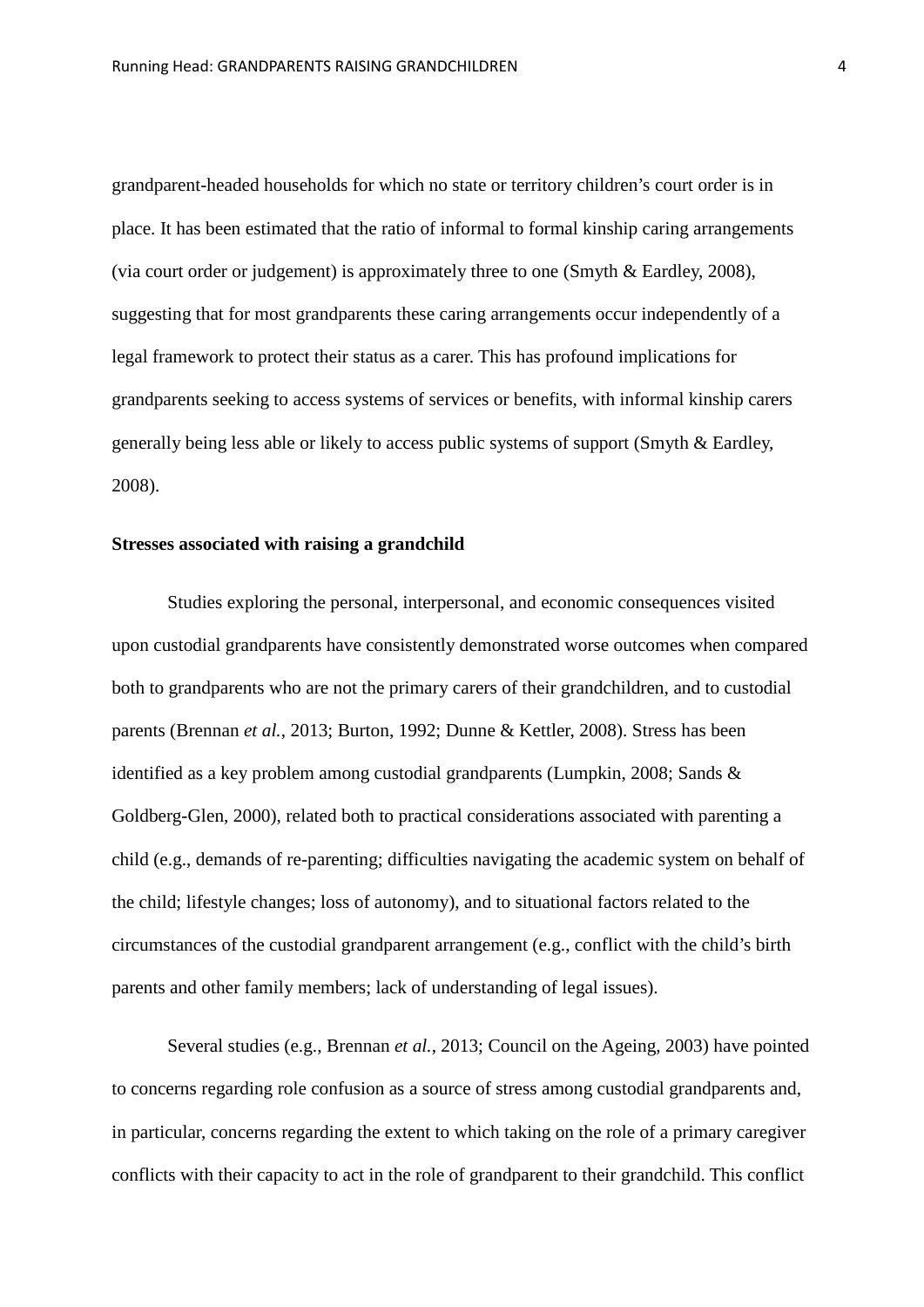is explored within Merton's (1957) Role Theory, which posits that when a person is expected to simultaneously fill multiple roles that carry contradictory expectations, psychosocial distress can arise.

Compared to other family types in Australia, grandparent-headed households are significantly more likely to experience financial disadvantage. In his analysis of the Household, Income, and Labour Dynamics in Australia (HILDA) survey for families headed by grandparents, Brandon (2004) noted that the annual yearly household income of grandparent-headed households was \$20,752, compared to the annual yearly income of \$61,833 for parent-headed households. Much of this economic disadvantage stems from the tendency of grandparents to be less likely employed than either foster carers or the general population of parents with children. In 2003, the Australian Bureau of Statistics reported that a little over one-third of custodial grandparents were employed, with the remaining twothirds being in receipt of a government benefit or pension as their main source of income (Australian Bureau of Statistics, 2004). Where financial and social supports are available, research has suggested that custodial grandparents commonly feel ill-informed by government agencies as to which government benefits they are eligible to receive (Fitzpatrick & Reeve, 2003; Lumpkin, 2008; Orb & Davey, 2005). Additionally, some grandparents have been reported to be reluctant to ask for help out of fear that if they are perceived as unable to cope, child protection agencies will remove the grandchildren (Council on the Ageing, 2003; Wellard, 2010).

Despite the lack of national data pertaining to the key reasons why children are placed in grandparent care, the literature indicates that this decision is usually made due to the parents' capacity (or incapacity) to provide adequate care for their children (Dunne & Kettler,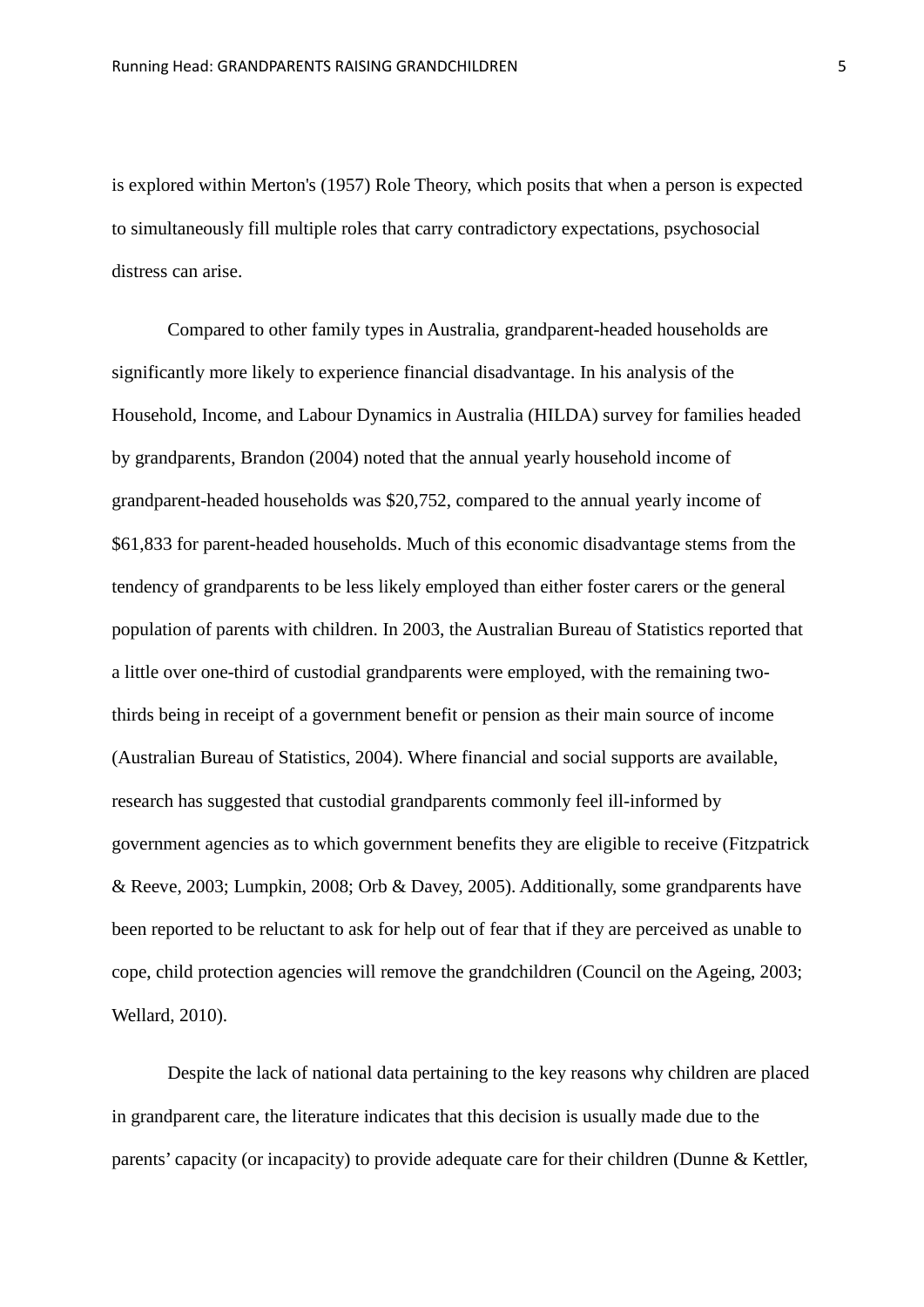2008; Edwards & Mumford, 2005). Consequently, children placed in the care of their grandparents are much more likely to have experienced early trauma, hardship, and/or deprivation than are children who remain in the care of their parents. Heflinger, Simpkins, and Combs-Orme (2000) report that 34% of children in state care in the United States have behaviour problems as defined by the Child Behaviour Checklist (CBCL, Achenbach & Rescorla, 2001), a finding replicated by Shore, Sim, Le Prohn, and Keller (2002) among a sample of United States (US) children in kinship care. This prevalence rate for behavioural problems is far higher than the 3% prevalence for the US national normative sample for each scale on the CBCL (Achenbach & Rescorla, 2001). Unsurprisingly, there is a strong association between reported custodial grandparental distress and their grandchild's reported behaviour (Smith & Hancock, 2010; Smith & Palmieri, 2007). Dunne and Kettler (2008) found in a sample of 52 Australian custodial grandparents, a strong inverse relationship between psychological well-being and their grandchildren's scores on the Strengths and Difficulties Questionnaire (Goodman, 1997). Grandparents who were raising grandchildren with emotional symptoms or conduct problems were much more likely to experience greater levels of depression, anxiety, and stress.

Social isolation and inadequate social supports are significant problems for custodial grandparents. Many grandparents report that taking on full-time responsibility for their grandchildren results in social isolation from their same-aged peers (Kelley, Yorker, Whitley, & Sipe, 2001); and grandparents raising grandchildren with emotional, behavioural, or learning problems are particularly at risk for inadequate social support (Emick & Hayslip, 1999). Yardley, Mason, and Watson (2009) found, across a series of interviews with kinship carers in Australia, 60% of respondents reported that they discovered themselves with less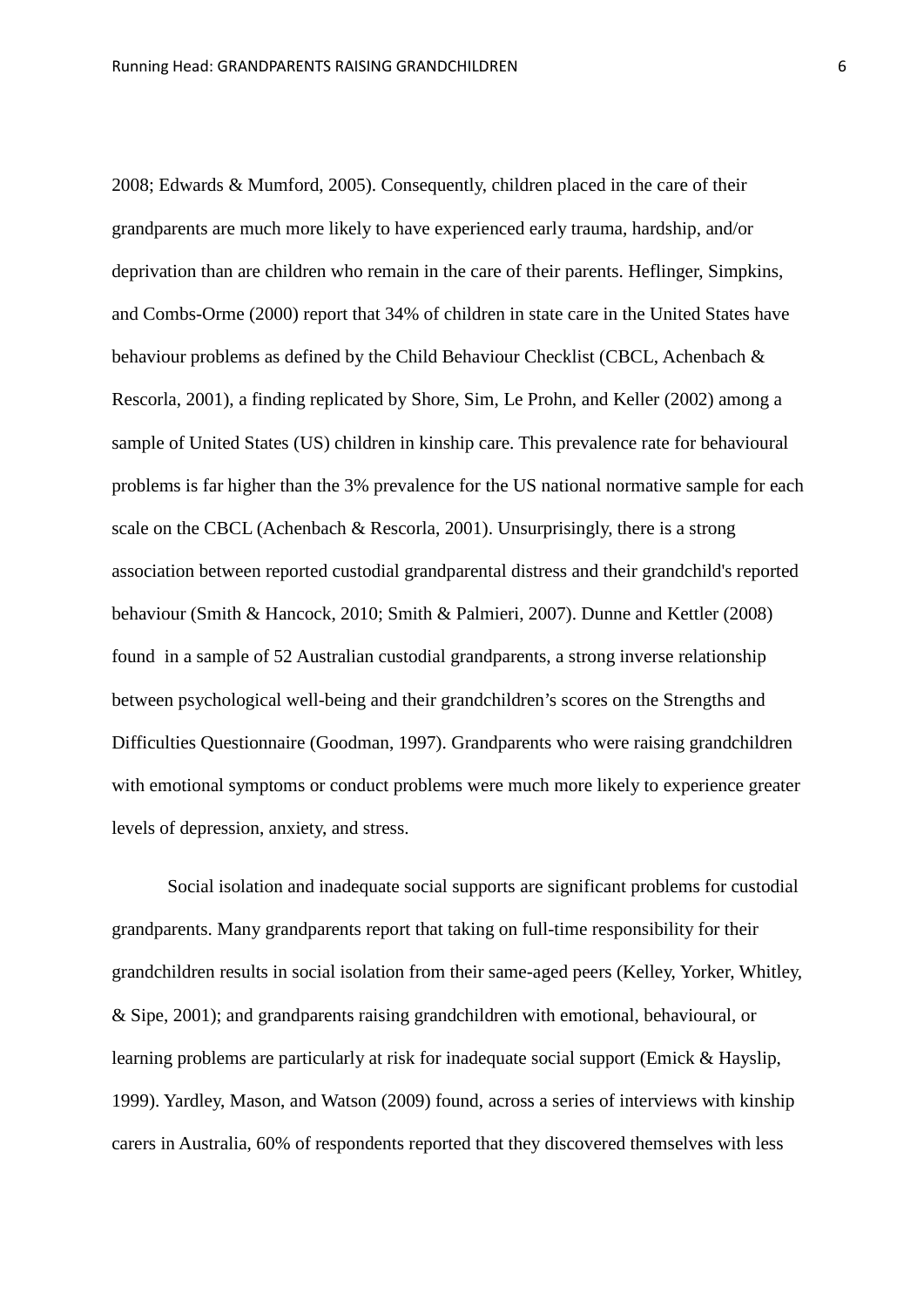time for their own interests, while 45% reported that they experienced deterioration in their available time to connect with friends. While this finding is itself troubling, it is particularly worrying in light of research by Gerard, Landry-Meyer, and Roe (2006) which found that, among a sample of 133 custodial grandparents in the United States, psychological well-being was strongly associated with accessing systems of support. This research further found that formal support (e.g., support from community agencies and the child welfare system) buffered the psychologically negative impact of raising grandchildren with physical and mental health problems.

#### **Health consequences associated with raising a grandchild**

Perhaps unsurprisingly, numerous health consequences have been linked with grandparents who assume full-time responsibility of their grandchildren (Hayslip, Shore, Henderson, & Lambert, 1998; Minkler, Fuller-Thomson, Miller, & Driver, 1997; Sands & Goldberg-Glen, 2000). Importantly, research has found that the health disadvantages found among grandparent caregivers arise from grandparents' characteristics, rather than as a consequence of providing care (Hughes, Waite, LaPierre, & Luo, 2007). Brennan *et al.* (2013) point out that the poorer health outcomes for custodial grandparents may be better understood in the context of grandparents' relatively older ages when compared with other groups caring for children. This observation is consistent with available research that suggests that many of the health concerns reported by custodial grandparents tend to be agerelated issues, such as hypertension, arthritis, and physical exhaustion (Dunne & Kettler, 2008; Yardley et al., 2009). These findings are particularly worrying in light of the existing psychosocial stresses associated with acting as a custodial grandparent; declining health may further undermine the capacity of custodial grandparents to cope with the stresses and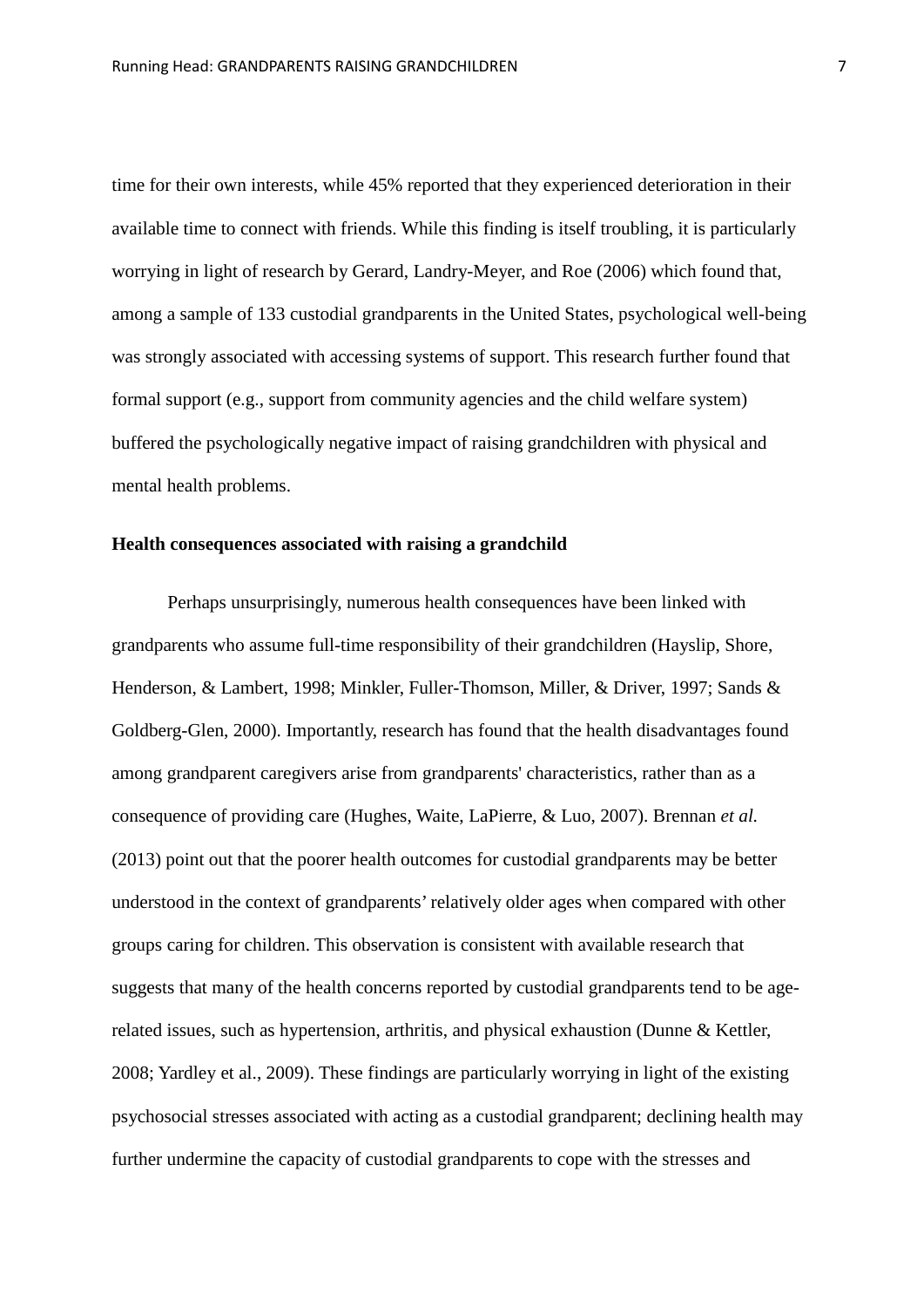demands of parenting, exacerbating and entrenching these concerns. Additionally, research has suggested that, when compared to other parent groups, custodial grandparents tend to downplay or ignore any physical or emotional distress, rather than address it (Minkler, Roe, & Price, 1992). Wellard (2010) reported that in one focus group of 12 custodial grandmothers, several participants stated that they were reluctant to ask for help when they were unwell, due to concerns about being perceived as being unable to care for their grandchild.

In addition to physical health concerns, a plethora of studies have shown that custodial grandparents are more likely to suffer from a decline in mental health attributable to their parenting experiences (Dunne & Kettler, 2008; Hayslip et al., 1998; Horner, Downie, Hay, & Wichmann, 2007; Minkler *et al.*, 1997; Sands & Goldberg-Glen, 2000). Kelly *et al*. (2000) found that, among a sample of 102 custodial grandparents in the US, 30% evidenced psychological distress necessitating psychological intervention. In Australia, Dunne and Kettler (2008) reported that a sample of 52 custodial grandparents in Australia identified significantly higher levels of depression, anxiety, and stress on the Depression, Anxiety, and Stress Scales (DASS-21; Lovibond & Lovibond, 1995) than did an age-matched sample of 45 non-custodial grandparents.

While these mental health consequences may be attributable to the stresses inherent in this parenting arrangement, it is notable that in spite of these research findings, many studies report that grandparents frequently describe their custodial role as a *protective* factor, insulating them from other stress that may precipitate psychological distress. Burton (1992) notes that among 60 custodial grandparents interviewed, 89% indicated that they would reenter the custodial arrangement if they were confronted with the choice again. Qualitative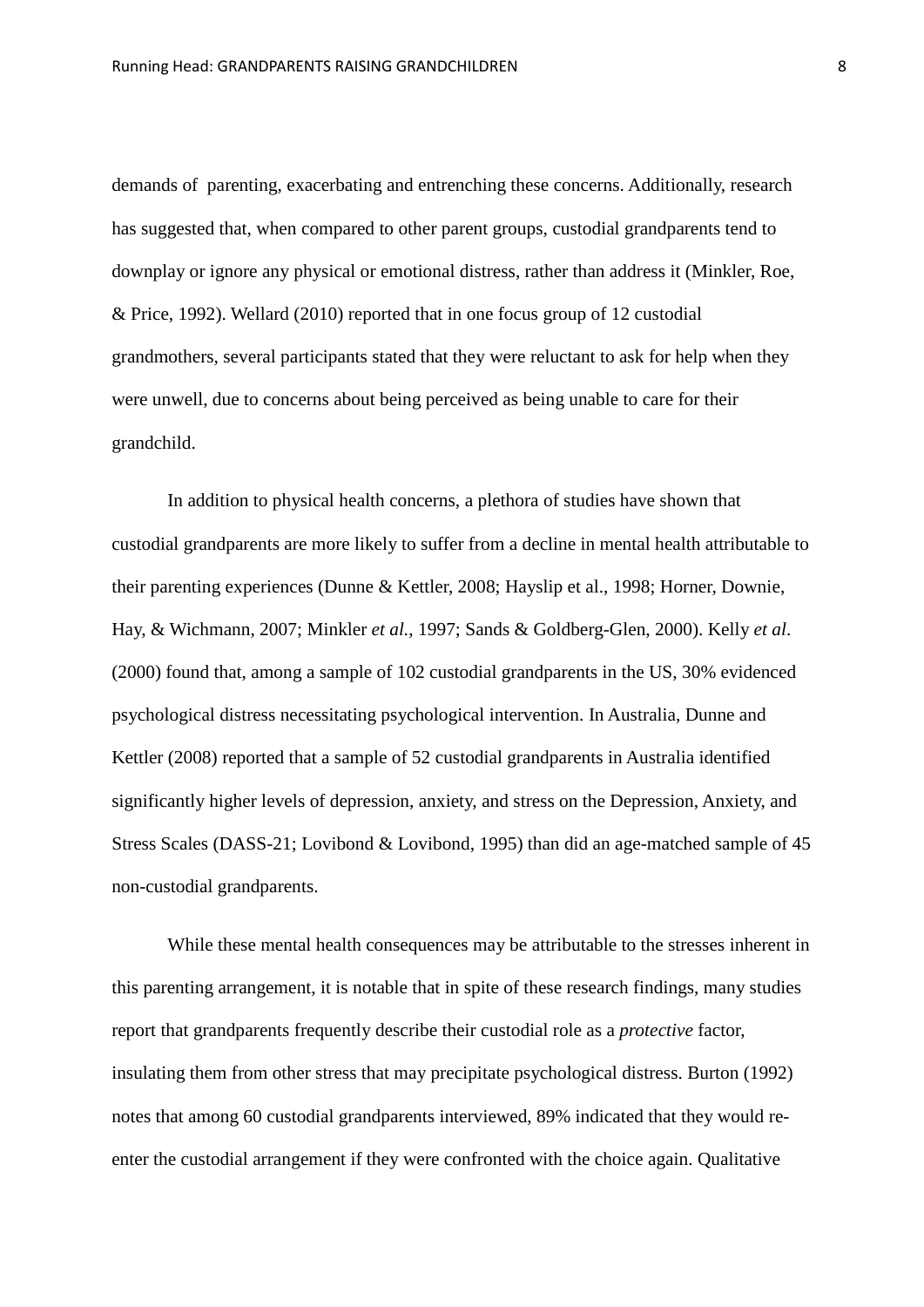analysis of these interviews suggests that grandparents from this sample appreciated the opportunity to preserve and pass on their cultural and traditional values, while still allowing their grandchildren to "belong" to their birth family. Similar findings were reported by Spence (2004): in a series of qualitative interviews with a sample of 11 kinship carers in Australia (of whom 7 were custodial grandparents), all participants reported elevated stress owing mainly to role confusion, financial distress, and a perceived lack of social support associated with their parenting experience. In spite of these concerns, participants still widely reported a perceived psychological benefit arising from their decision to bring the child under their care, with only one participant reporting that they had been reluctant to take on full-time care of their children.

To help chart the interrelationship of factors that may precipitate or help alleviate custodial grandparental distress, Smith *et al.* (2008) described a modified version of the Family Stress Model (FSM; Conger *et al.*, 2002). Within this model, psychological distress among custodial grandparents is described as a function of the health, education, income and levels of family and social support of the custodial grandparent. Thus, psychosocial distress among grandchildren is conceptualised as being positively related with grandparental psychological distress, suggesting that the negative psychosocial health consequences associated with being a grandchild in this parenting arrangement could potentially be ameliorated by reducing psychological distress among custodial grandparents. It is important to note, however, that the relationship between psychological distress among custodial grandparents and behavioural problems among grandchildren is not likely to be simple or unidirectional. While the circumstances that precipitate these parenting arrangements are varied, these circumstances are frequently stressful for both grandparent and grandchild, and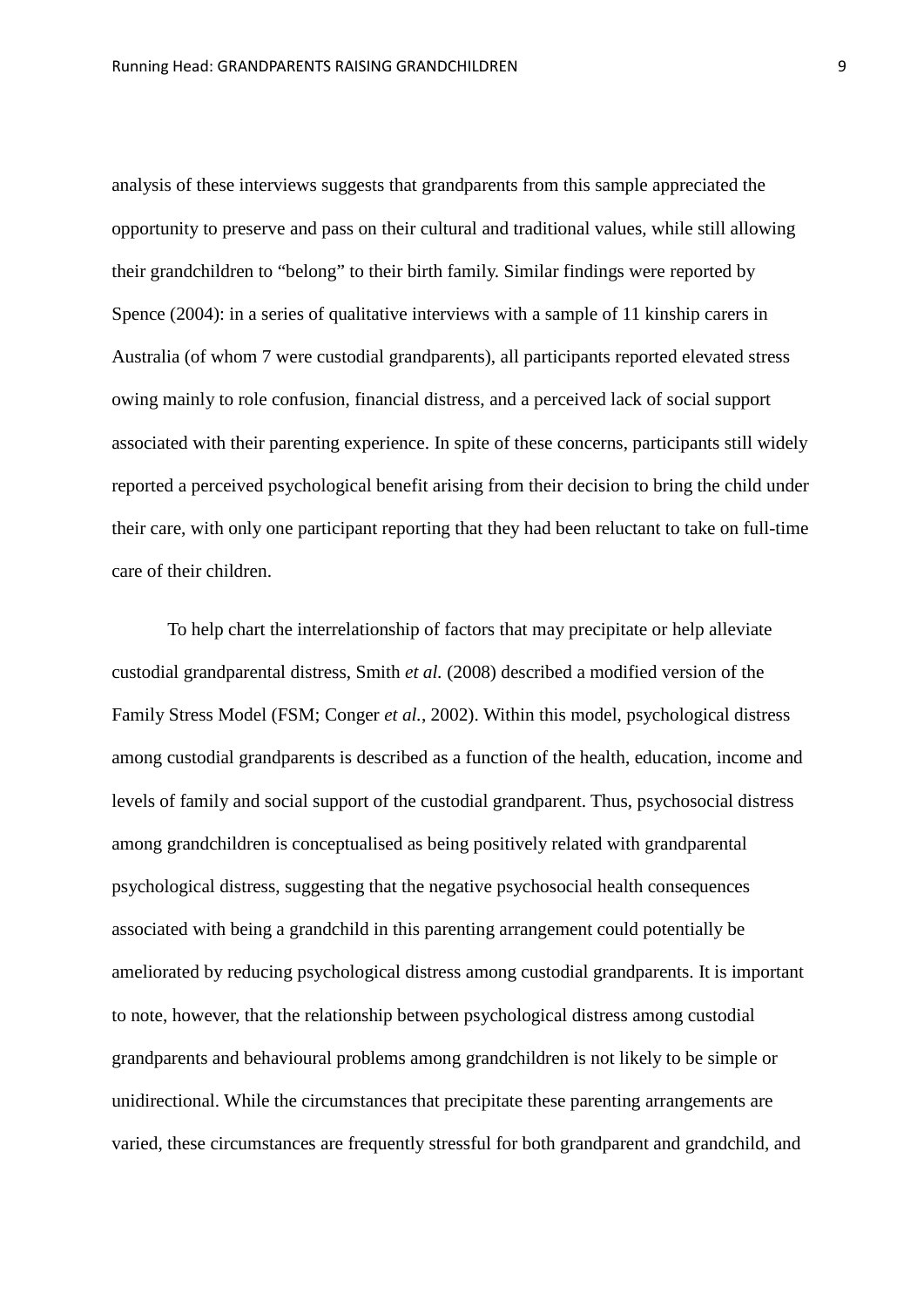any impact on either group's psychological well-being is best conceptualised within the broader context of a disrupted, three-generational family. Any model that attempts to account for factors that predict or explain the psychological well-being of grandparent or grandchild would need to include situational factors related to the circumstances of the parenting arrangement itself, as well as factors related to the birth parent (e.g., mental health; continued contact with their child; substance issues).

#### **Interventions for custodial grandparents**

Though publicly-funded state and federal psychological interventions designed to assist custodial grandparents are virtually non-existent in Australia (APS, 2014), a number of notable interventions have been described in the literature. Project Healthy Grandparents, an initiative sponsored by the Georgia State Library, has produced a series of studies describing a structured treatment plan designed to provide psychological counselling in addition to medial assessment, legal advice, and advice concerning accessing public assistance for custodial grandparents (PHG; Kelley & Whitley, 2003; Kelley, Yorker, Whitley, & Sipe, 2001; Whitley, White, Kelley, & Yorker, 1999). Additionally, several treatment approaches have been described to assist custodial grandparents in developing parental skills for their grandchild such as the Grandparent Triple P program (GTP; Kirby & Sanders, 2014) and the Parental Skills/Psychosocial Skills Training Program (PSPSTP; Hayslip, 2003). Interventions designed to improve custodial grandparental parenting skills are especially pertinent in light of research that posits a significant positive relationship between grandchild behaviour and custodial grandparental distress (Smith *et al.,* 2008). If custodial grandparents are provided with parenting strategies to assist with correcting problematic grandchild behaviour, grandparental distress will be ameliorated.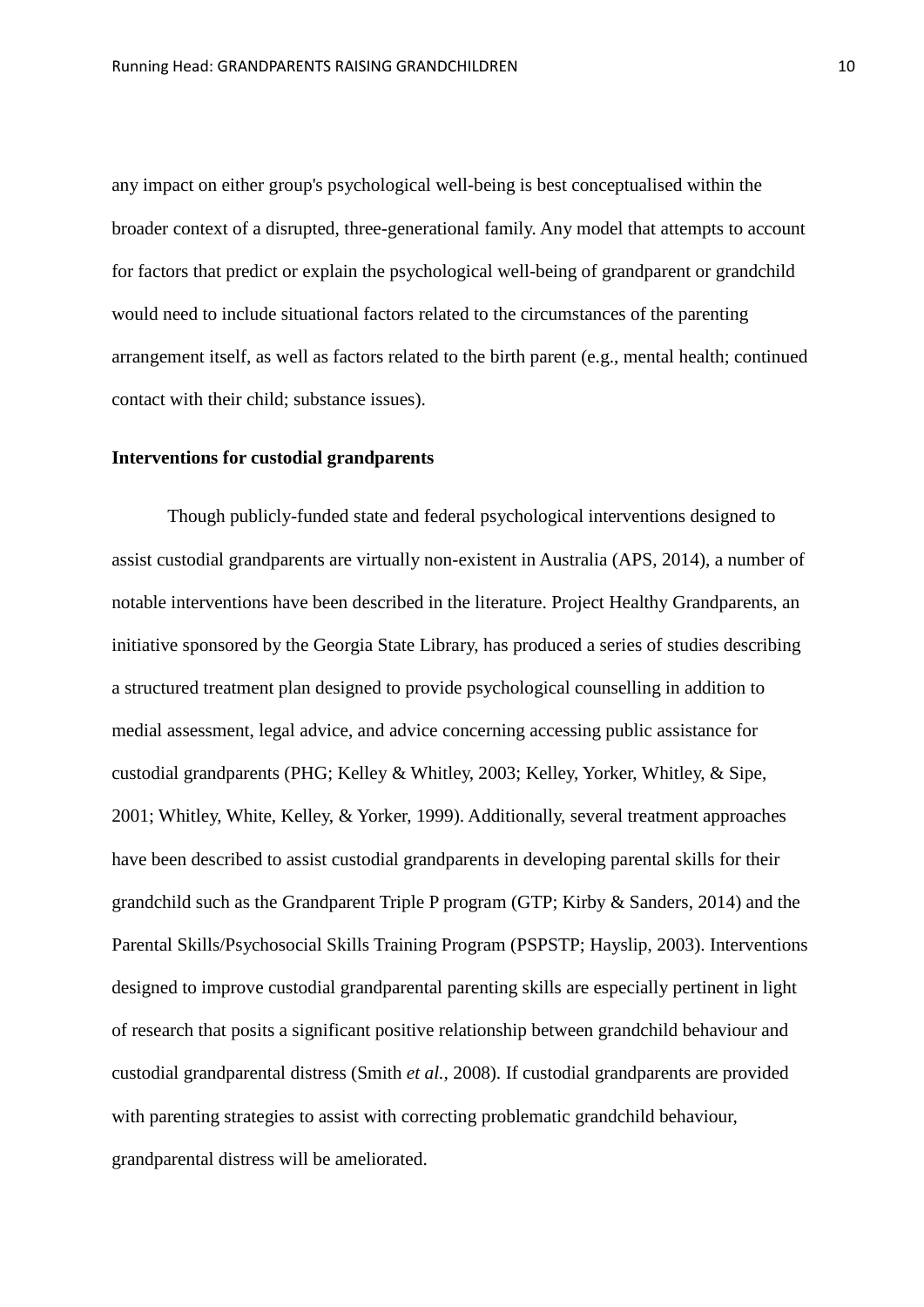The practical challenges encountered by grandparents raising their grandchildren , and the support needs they require, were recently the subject of an Australian Senate community affairs inquiry paper authored by the Australian Psychological Society (Australian Psychological Society, 2014). In addition to summarising the available body of research, which suggests that acting as a custodial grandparent generally results in greater stress and poorer health and mental health outcomes for carers, the report highlights the relative dearth of literature concerning the factors that mediate the relationship between acting as a custodial grandparent and poorer mental health outcomes (Australian Psychological Society).

This is important as it has been forecast that, if social policies remain unchanged in Australia, there will be an estimated 17.5% increase in the demand for kinship placement services by 2015-2016 (Department of Human Services, 2005). Custodial grandparents are a growing demographic according to the Australian Bureau of Statistics (1998; 2004; 2008), and they experience a unique set of financial and social needs (Edwards & Mumford, 2005). The APS report points out that present Australian policy and legislation have arisen largely ignorant of the specific health demands of this population, and we can expect this problem to compound as more and more custodial grandparents attempt to access systems of formal and informal support (Australian Psychological Society, 2014). Further research is needed to ensure that whatever support is made available in coming years is appropriately matched to the needs of custodial grandparents in Australia.

#### **The present research**

Recent research has found that custodial grandparents reported statistically significant higher levels of depression, anxiety, and stress, as compared to non-custodial grandparents (Dunne & Kettler, 2008), and the present research was conducted with the primary aim of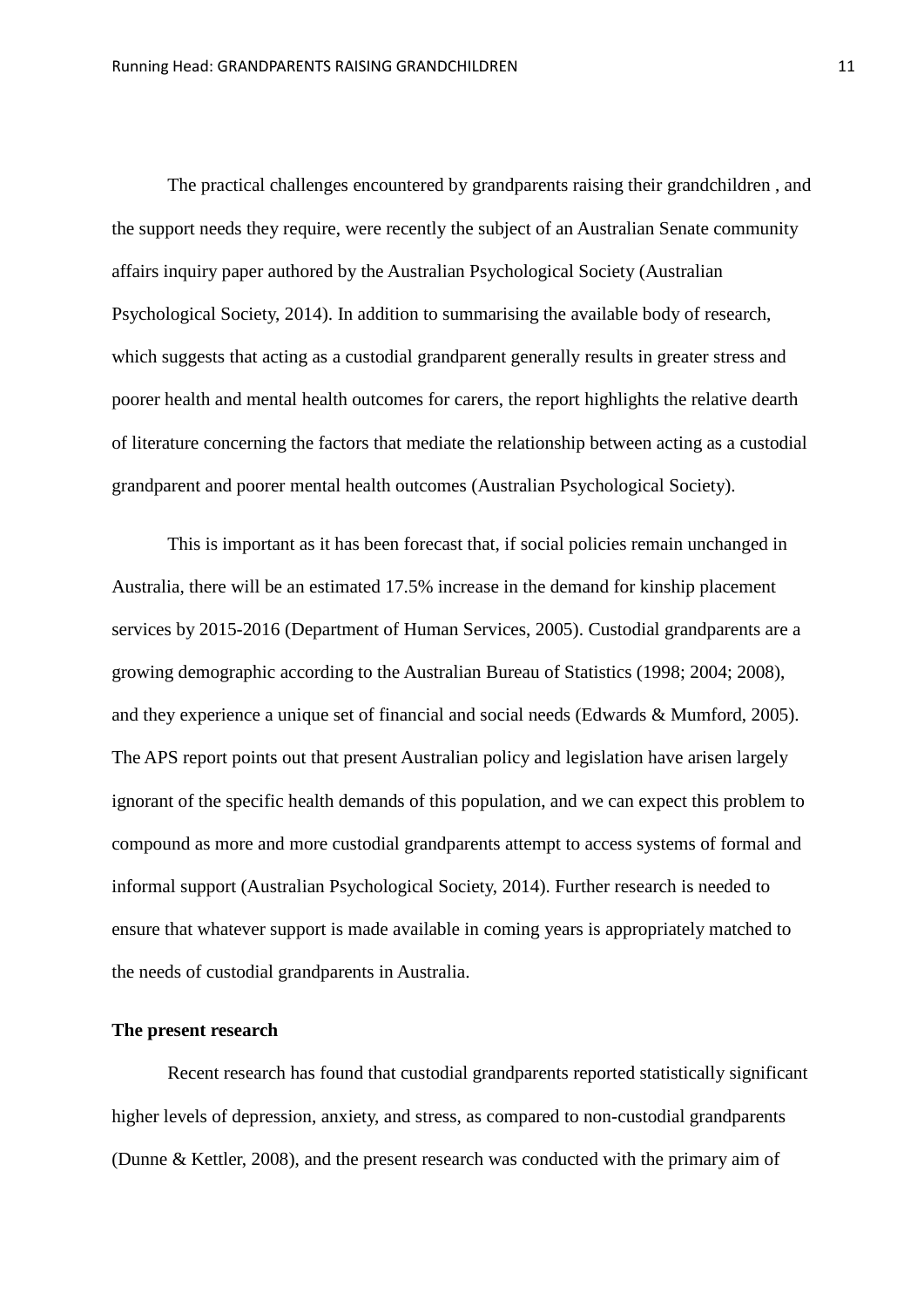expanding on these findings in order to determine what factors mediate this relationship. In this way, the treatment and service needs of Australian custodial grandparents can be better understood, thereby helping to advise interventions for this group.

Based on previous research, it was hypothesised that grandparents who are the primary carers of grandchildren with emotional and/or behavioural problems will report higher levels of distress, and will report lower levels of life satisfaction when compared to grandparents who are the primary carers of grandchildren without emotional or behavioural problems. It is further hypothesised that grandparents who are the primary carers of grandchildren with emotional and/or behavioural problems, and who report that they have adequate systems of social support, will report lower levels of distress and higher levels of life satisfaction when compared to grandparents who report that they have inadequate systems of social support.

#### **METHOD**

#### **Participants**

*Characteristics.* A total of  $N = 100$  grandparents participated in this study. The mean age of the participants was  $63.14$  (SD = 7.69) years of age, with a range between 42 and 80 years. Grandparents had an average of  $1.61$  (SD =  $1.04$ ) grandchildren in their care, with the number of children ranging from 1 to 5. The mean age for the grandchildren was 9.48 years-old  $(SD =$ 4.53). The grandchildren had been in the care of their grandparents for an average of 78.22 months (6.52 years)  $(SD = 53.81$  months), ranging from 1 month to 17 years. Further participant characteristics can be seen in Table 1.

*Table 1.*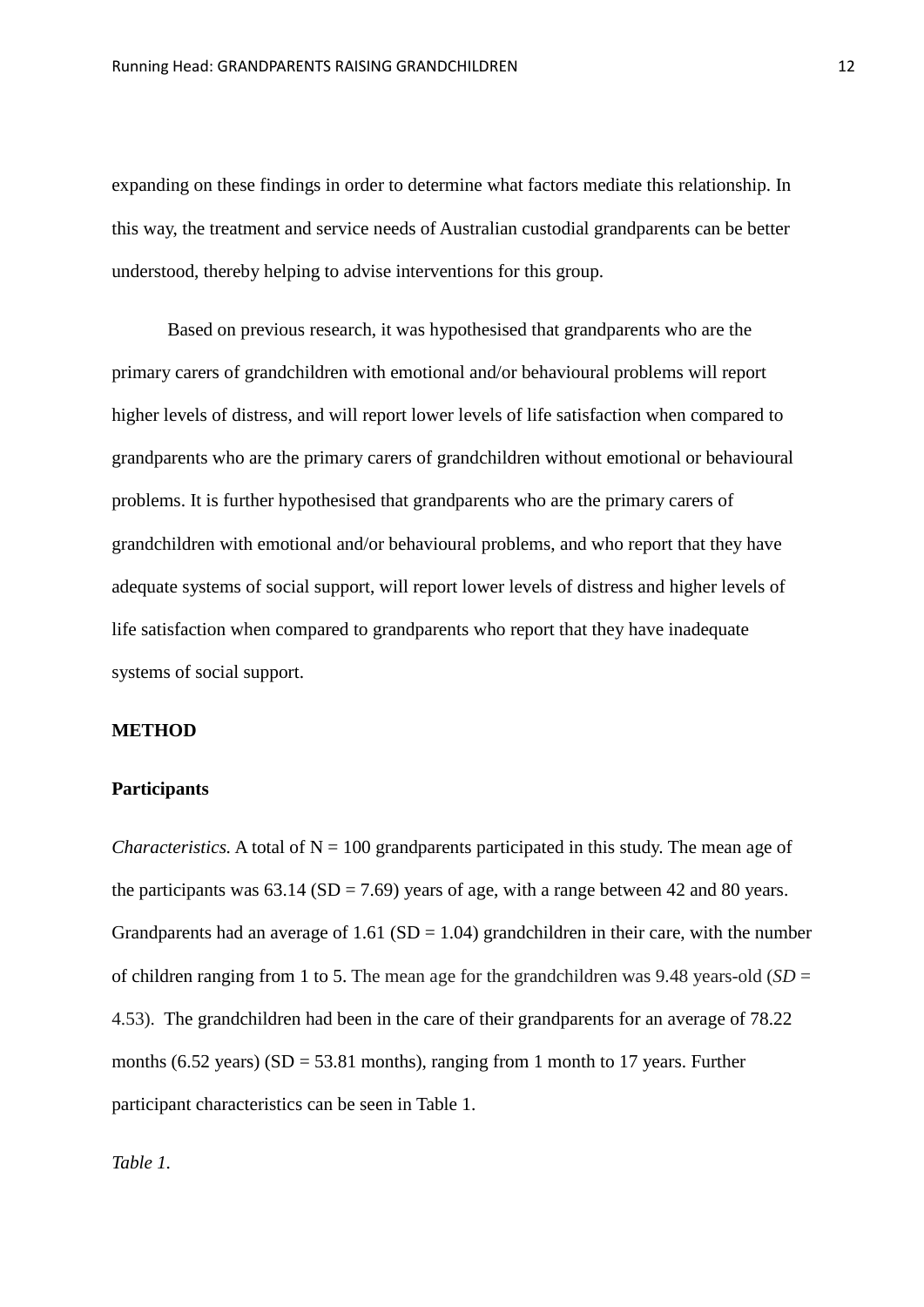#### **Measures**

Recruited custodial grandparents completed all measures contained within the survey pack. The survey pack consisted of a consent form and five questionnaires: (i) Depression, Anxiety, and Stress Scale-21 (DASS-21; Lovibond & Lovibond, 1995); (ii) The Eyberg Child Behaviour Inventory (ECBI; Eyberg & Ross, 1978); (iii) The Strengths and Difficulties Questionnaire (SDQ; Goodman, 1997); (iv) The Multidimensional Scale of Perceived Social Support (MSPSS, Zimet, Dahlem, Zimet, & Farley, 1988); and (v) The Satisfaction with Life Index – Form A (LSA-A; Neugarten, Havighurst, & Tobin, 1961). Demographic information was collected via a telephone interview, which preceded the completion of all administered measures. In the following descriptions, 'parent' refers to the child's caregiver (typically the grandparent).

*Depression, Anxiety and Stress Scale-21* (DASS-21; Lovibond & Lovibond, 1995). The DASS-21 is a 21-item measure designed to assess an individual's distress and psychological adjustment (Lovibond & Lovibond, 1995). The DASS-21 consists of three 7-item subscales measuring the negative emotional states of depression, anxiety, and stress. Participants rate each item on a 4-point Likert scale, with responses ranging from 0 (did not apply to me at all) to 3 (applied to me very much or most of the time) as the item has applied to them over the past week. No items on the DASS-21 are reverse-scored. To calculate total composite scores, scores are multiplied by two, and range from 0 to 42 for each subscale. Higher scores on the subscales indicate a greater number of associated negative symptoms. In the current study the Cronbach's alpha for the subscales were as follows; .92 for depression, .88 for anxiety and .92 for stress.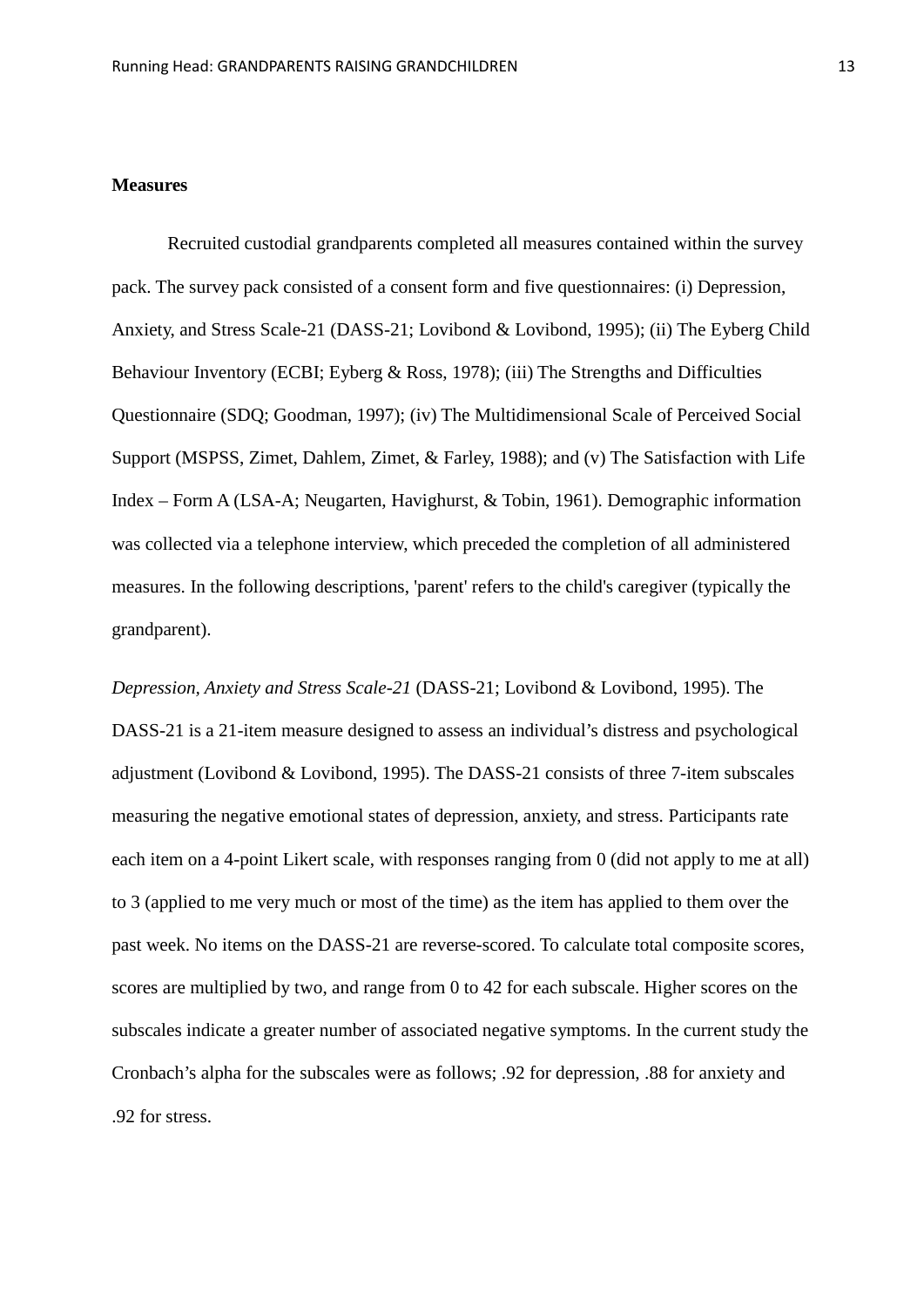*Eyberg Child Behaviour Inventory* (ECBI; Eyberg & Ross, 1978). The ECBI is a 36-item parent-rated scale of conduct and behavioural problems for children aged 2-16 years old. Parents rate the frequency of the child's behaviour on a 7-point Likert scale, ranging from 1 (never) to 7 (always), to yield the Intensity score. Parents also indicate on a dichotomous yesno scale whether or not the behaviour is currently a problem, yielding the problem score. No items on the ECBI are reverse-scored. Scores for the intensity scale range from 36 to 252, and from 0 to 36 for the problem scale. Higher scores on each scale reflect higher levels of perceived behavioural problems. The raw scores for both scales can be converted to t-scores, with t-scores above 60 indicating clinical significance. In the current study, Cronbach's alpha was .96 for the intensity scale and .93 for the problem scale, indicating excellent internal consistency.

*Strengths and Difficulties Questionnaire* (SDQ; Goodman, 1997). The SDQ is a 25-item parent report scale designed to identify behavioural and emotional problems in school-aged children. Two versions of the SDQ were used in the current study: one for children aged 4-10 years, and one for ages 11-17. The measure is divided into 5 domains consisting of 5 items each: emotional symptoms, conduct problems, hyperactivity, peer problems, and prosocial behaviour. The SDQ also provides a total difficulties score, which is the sum of the scales with the exception of the prosocial scale. For the purposes of this paper, the prosocial scale and the total difficulties score were excluded. Items are rated on a 3-point scale ranging from 0 (not true) to 2 (certainly true), and items 7, 11, 14, 21, and 25 are reverse-scored. Scores for each subscale range from 0 to 10, with scores between 4-10 on the conduct and peer problems scales considered within the abnormal range. Scores between 5-10 and 7-10 fall in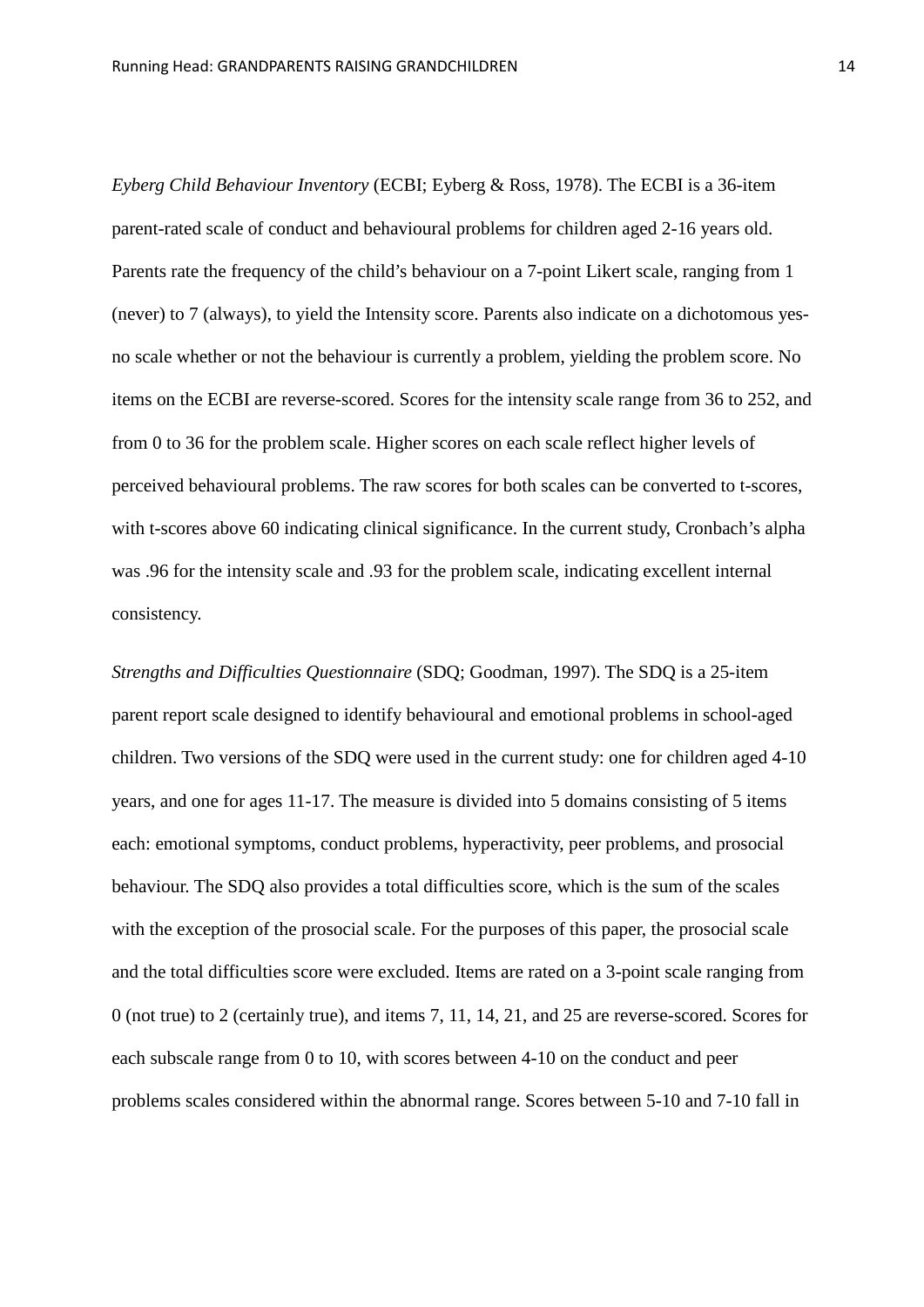the abnormal range for the emotional symptoms and hyperactivity scales respectively. Cronbach's alpha for the SDQ in the current study is .78, indicating good reliability.

*Multidimensional Scale of Perceived Social Support* (MSPSS; Zimet, Dahlem, Zimet & Farley, 1988). The MSPSS is a brief self-report measure of perceived adequacy of social support from significant others, family, and friends (Zimet *et al.*, 1988). The 12-item measure consists of 3 subscales measuring social support from friends (4 items), family (4 items), and significant others (4 items). Responses are measured on a 7-point Likert scale, with responses ranging from 1 (Very Strongly Disagree) to 7 (Very Strongly Agree). Total scores for each subscale range from 4-28 and from 12-84 for the global support score, with higher scores indicating a higher degree of perceived social support. No items on the MSPSS are reversescored. For the current study, the Cronbach's alpha coefficients for the subscales ranged from .92 to .95, and was .94 for the total score, indicating excellent reliability.

*Satisfaction with Life Index- Form A* (LSI-A; Neugarten, Havighurst, & Tobin, 1961). The LSI-A is designed to measure psychological well-being in older adults. Adams' (1969) shortened version of the LSI-A, consisting of 18 of the original 20 items, is used in the current paper. The LSI-A is measured on a 3-point scale, with participants indicating 1 (Agree), 2 (Unsure) or 3 (Disagree) to signify the extent each of the 18 statements applies to them. Scores range from 0-36, with higher scores indicating greater perceived life satisfaction. Items 3, 5, 7, 10, 15, 16 and 18 are reverse-scored. In the current study, the Cronbach's alpha for the LSI-A is .85, indicating excellent internal consistency.

#### **PROCEDURE**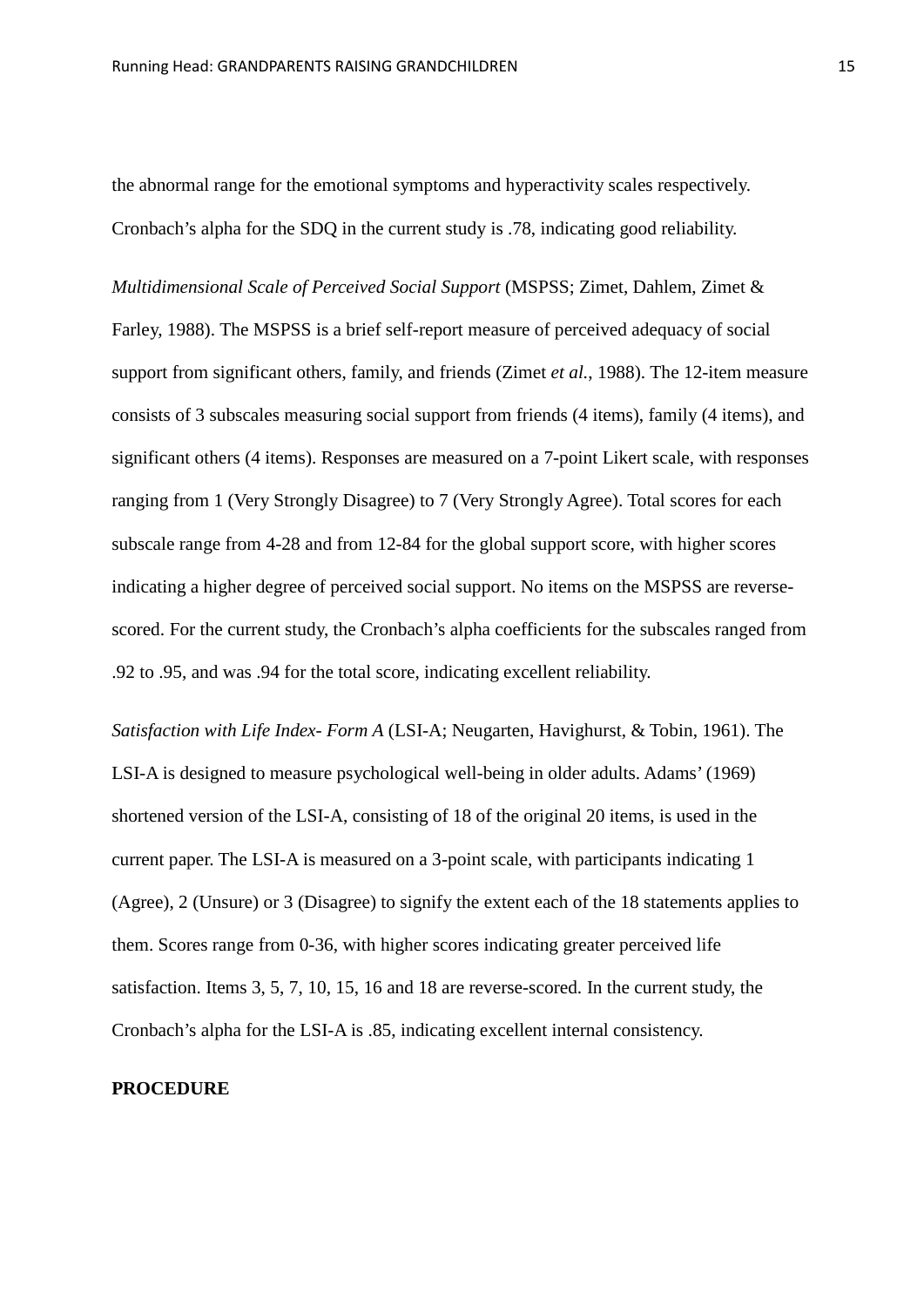Ethical approval for the current study was obtained through the researcher's Human Research Ethics Committee. Following this, grandparent support groups across Australia were contacted via email or telephone. Support group leaders were emailed the study's explanatory statement and a flyer advertising the study, which they were invited to give to their group members. Grandparent support groups also were invited to publish the content of the flyer in their newsletters, or to mail the flyer directly to their members. Periodicals targeted at seniors were also contacted, and invited to run an article discussing the research. An advertisement for the study was also purchased in the *Gold Coast Sun* newspaper. Once contact was made with the researchers, participants were either mailed or emailed the explanatory statement; this briefed them on the nature and aim of the research, and informed them of their assured anonymity and right to withdraw at any time without penalty. Following informed consent, participants were then recontacted to arrange a time and date for a 45-to-60-minute phone interview. The interview consisted of 28 questions with regards to the grandchildren and the questions about the grandparents themselves. Researchers read from a set script to ensure consistency, deviating only when clarification was needed. Following completion of the interview, participants were mailed a questionnaire booklet, a gift card, and a reply-paid envelope. Each questionnaire booklet contained the DASS-21, the LSI-A, and the MSPSS. Depending on the number of grandchildren and their ages, participants were also sent the ECBI and the SDQ. Participants completed the child mental health measures for each of their grandchildren. Upon completion of the questionnaire booklets, participants were requested to return the measures to the researchers by post.

#### **RESULTS**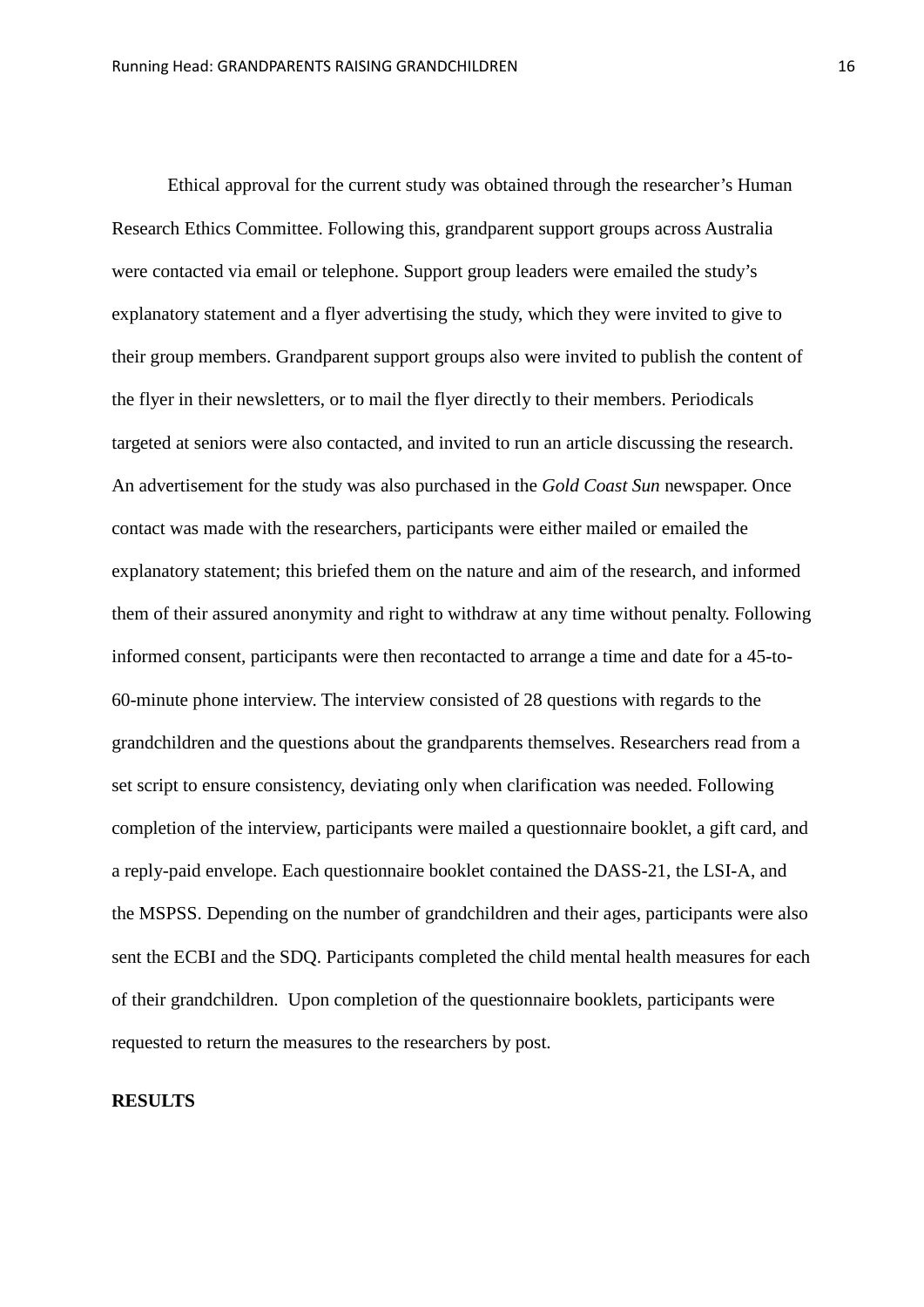A series of bivariate correlations were conducted to assess the univariate relationships between psychological well-being and the predictor variables. Hierarchical regression analyses were performed to assess the predictive utility of demographics, child mental health, and social support, in relation to grandparents' psychological well-being. As the SDQ and the ECBI were completed by participants for between one and three children, scores were appraised for the number of grandchildren rated as being within the clinical range, as opposed to using total scores on the measures.

#### **Bivariate correlations**

Table 2 displays the univariate relationships between each of the key study variables. Participant age positively correlated with life satisfaction and social support from family and friends, and negatively correlated with stress. Older participants experienced greater life satisfaction and support from family and friends, and less stress, as compared to younger participants. Relationship status was positively correlated with household income, life satisfaction, and experience of social support, indicating that grandparents with a partner have a greater annual income, are more satisfied with life, and report more social support compared to grandparents without partners. Household income shared a negative correlation with anxiety and depression, and a positive relationship with social support. Relative to higher-income participants, individuals with less income were more likely to experience depression and anxiety, and had less social support.

*Table 2.*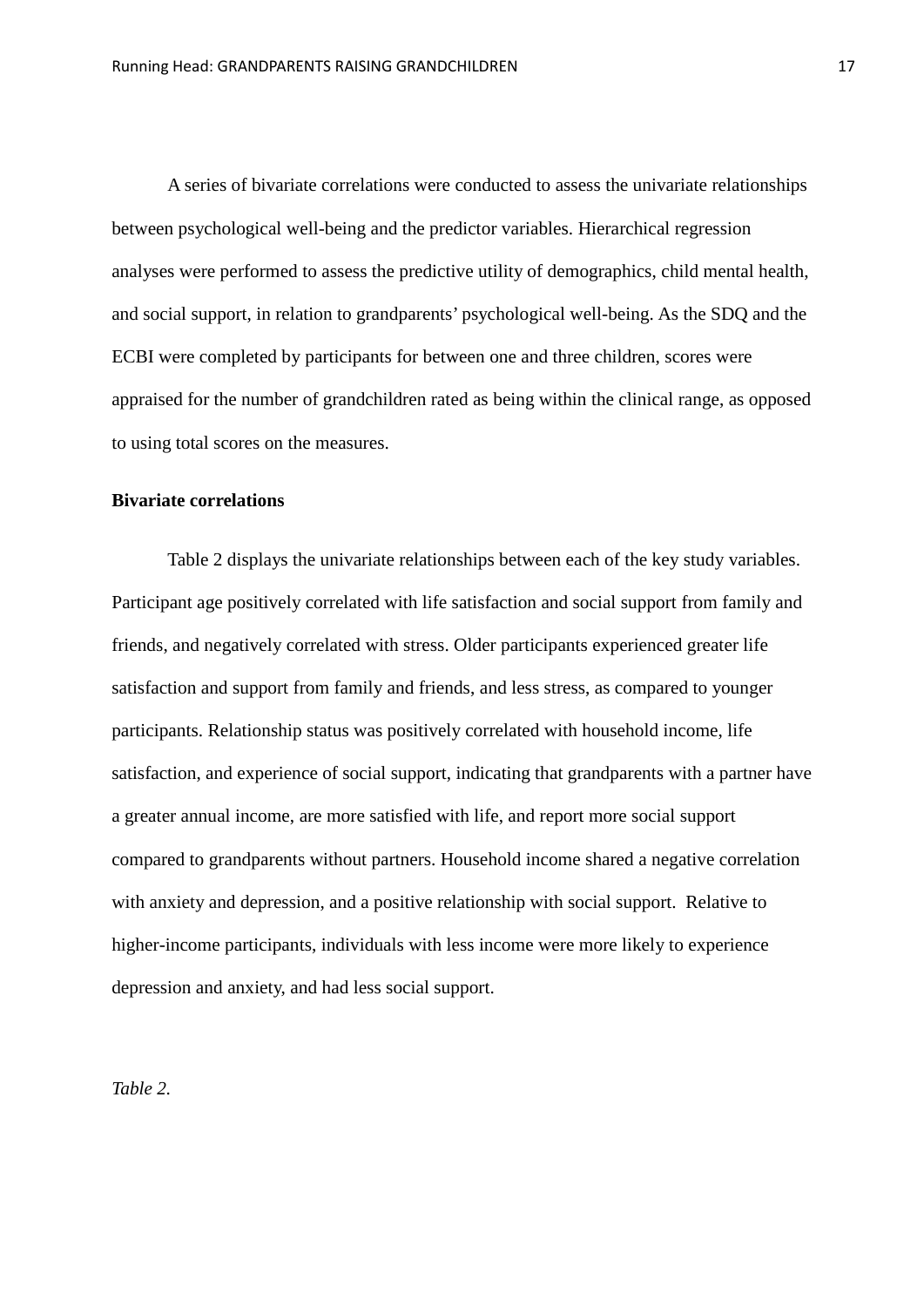Depression, stress, and anxiety were positively correlated, and were also positively correlated with child emotional symptoms. Depression, stress, and anxiety also correlated negatively with life satisfaction and with all three measures of social support. Stress also shared a positive correlation with child hyperactivity. Life satisfaction correlated negatively with child hyperactivity, and positively with all three measures of social support. Consequently, grandparents who indicated higher emotional and hyperactivity problems for children reported more depression, stress, anxiety, and dissatisfaction, compared to grandparents who identified less behavioural difficulties.

#### **Hierarchical regression analyses**

The results of the hierarchical regression analyses are presented in Tables 2 to 5. Some violations of assumptions were found. The sample size for regression analyses was small, requiring some caution in interpretation of results. Random missing values were corrected using expectation maximisation method, while non-random missing data were excluded from the regression using pairwise correction. Following pairwise correction, the total number of participants included in the analysis ranged from 77-100. Four hierarchical analyses were conducted, with the psychological well-being factors – depression, anxiety, stress, and life satisfaction – being the outcome variables. For all four regressions, the order of entry of the predictors was: step  $1 - \text{age}$ , relationship status, and household income; step 2 – emotional symptoms, conduct problems, hyperactivity, peer problems, ECBI intensity, and ECBI problem; step 3 – significant other, family and friends.

*Table 3*

*Table 4*

*Table 5*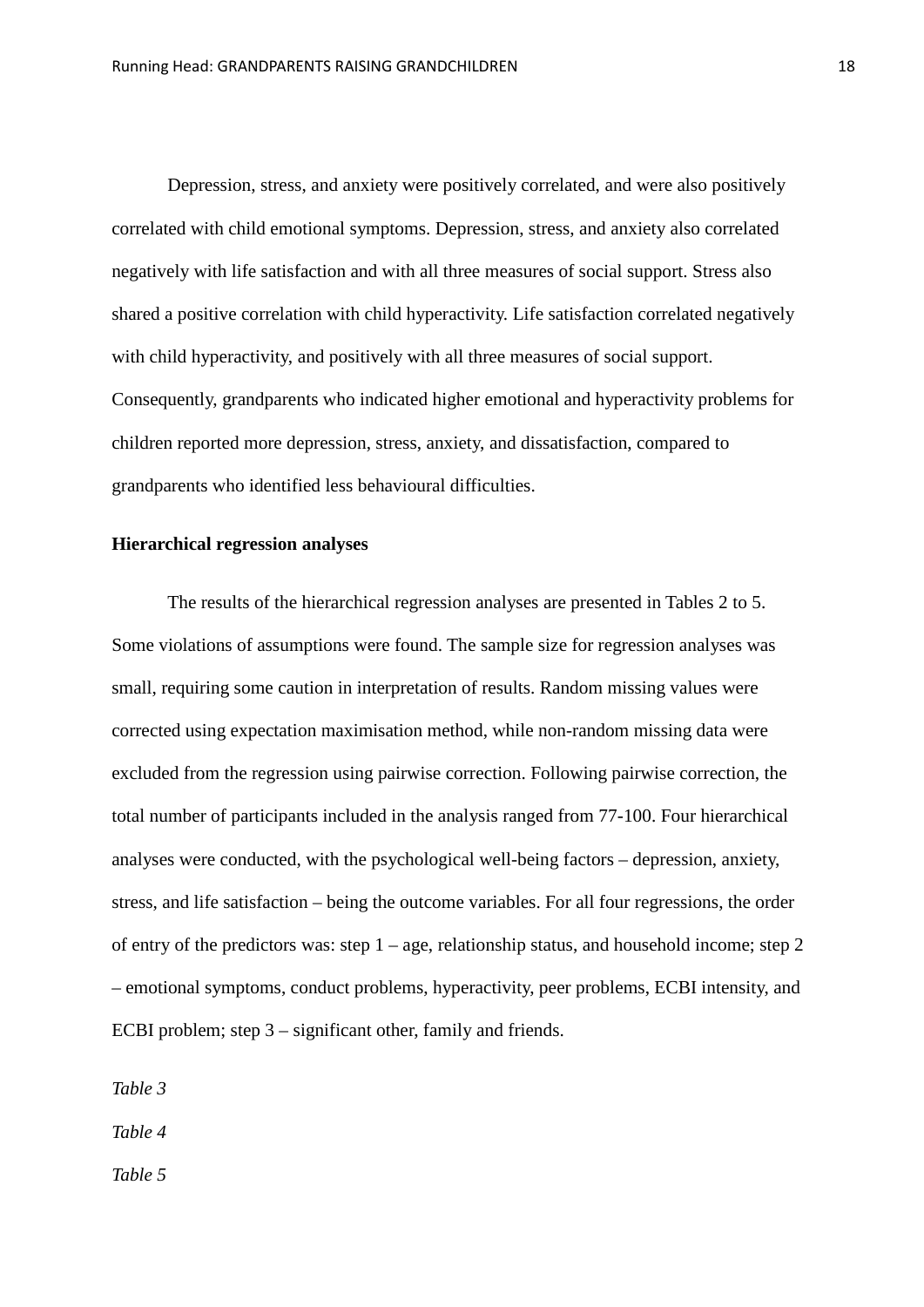In the first hierarchical regression analysis, the variables were assessed in terms of their predictive utility in relation to depression. At step 1 of the regression analysis, age, relationship status, and income significantly accounted for 10.7% of the variance in depression,  $R^2 = .11$ , Adjusted  $R^2 = .07$ ,  $F(3, 72) = 2.89$ ,  $p = .041$ . At step 2, the inclusion of the six child-behaviour variables explained an additional 18% of variance in depression after the demographic variables were controlled for,  $R^2\Delta = .18$ ,  $F\Delta$  (6, 66) = 2.78, *p* = .018. At step 3, the three social-support scales were entered into the equation and explained an additional 16.1% of the variance in depression after all other variables were controlled for, *R*²∆ = .16,  $F\Delta(3, 63) = 6.11$ ,  $p = .001$ . With the demographic variables, child behaviour measures, and perceived social support all entered into the regression equation, the model as a whole significantly explained 44.8% of the variance in depression,  $R^2 = .45$ , Adjusted  $R^2 = .34$ , *F*  $(12, 63) = 4.26$ ,  $p < .001$ . In the final model, higher levels of depression were associated with having grandchildren in the clinical range for emotional problems, fewer children in the clinical range with conduct problems, and reporting less social support from family and friends.

The second hierarchical regression analysis assessed the predictive utility of the study variables in relation to anxiety. At step 1, demographic variables accounted for 7% of the variance in anxiety,  $R^2 = .07$ , Adjusted  $R^2 = .03$ ,  $F(3, 72) = 1.84$ ,  $p = .147$ . At step 2, the entry of child-behaviour variables explained an additional 12% of variance when demographic variables were controlled for,  $R^2\Delta = .12$ ,  $F\Delta$  (6, 66) = 1.60,  $p = .161$ . At step 3, the three social-support scales were entered into the equation, and explained an additional 9% of the variance in depression after all other variables were controlled for,  $R^2\Delta = .09$ ,  $F\Delta (3, 63) =$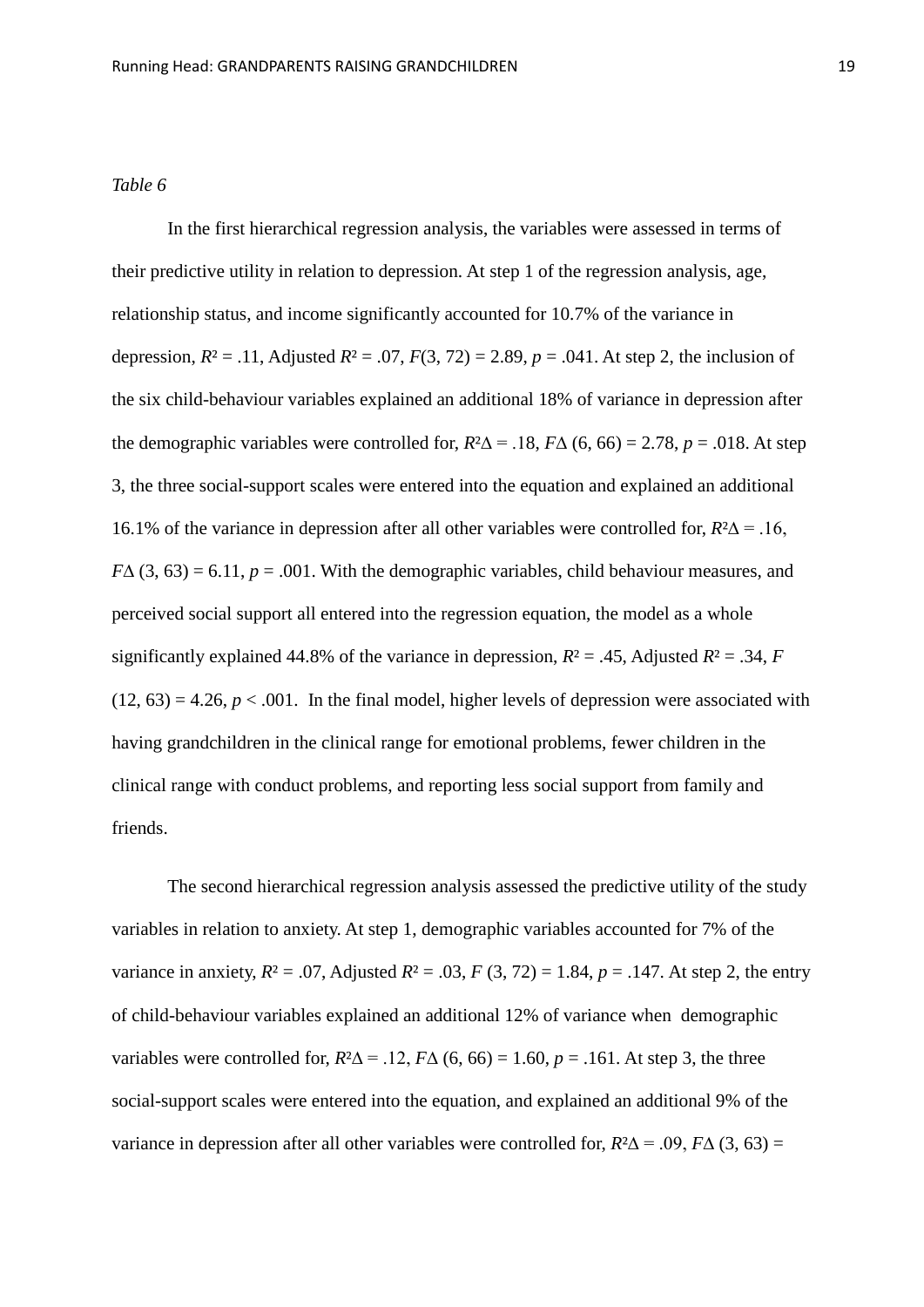2.58, *p* = .062. With all variables entered into the regression equation, 27.8% of the variance in anxiety was significantly accounted for by the demographic variables, the child behaviour measures, and perceived social support,  $R^2 = .28$ , Adjusted  $R^2 = .14$ ,  $F(12, 63) = 2.02$ ,  $p =$ .037. In the final model, higher levels of anxiety were associated with having grandchildren in the clinical range for emotional problems.

The third hierarchical regression assessed the predictive utility of the variables in relation to stress. At step 1 of the regression analysis, age, relationship status, and income significantly accounted for 10.3 % of the variance in stress,  $R^2 = .10$ , Adjusted  $R^2 = .07$ ,  $F(3)$ ,  $72$ ) = 2.74,  $p = .049$ . At step 2, the inclusion of the six child-behaviour variables in the model significantly explained an additional 19.9% of variance in stress,  $R^2\Delta = .20$ ,  $F\Delta$  (6, 66) = 3.13,  $p = .009$ . At step 3, perceived social support from a significant other, family, and friends was entered into the equation and explained an additional 9.6% of variance in stress after all other variables were controlled for,  $R^2\Delta = 0.01$ ,  $F\Delta(3, 63) = 3.33$ ,  $p = 0.025$ . With all variables entered into the regression equation, the model as a whole significantly explained 39.7% of the variance in stress,  $R^2 = .40$ , Adjusted  $R^2 = .28$ ,  $F(12, 63) = 3.46$ ,  $p = .001$ . In the final model, higher levels of stress were associated with having grandchildren in the clinical range for emotional problems, while having children in the clinical range for conduct problems was associated with less stress.

In the fourth hierarchical regression analysis, the variables were assessed in terms of their predictive utility in relation to life satisfaction. At step 1 of the regression analysis, age, relationship status, and income significantly accounted for 16.9% of the variance in life satisfaction,  $R^2 = .17$ , Adjusted  $R^2 = .13$ ,  $F(3, 72) = 4.87$ ,  $p = .004$ . At step 2, the four SDQ scales and the two ECBI scales explained an additional 13.9% of variance after the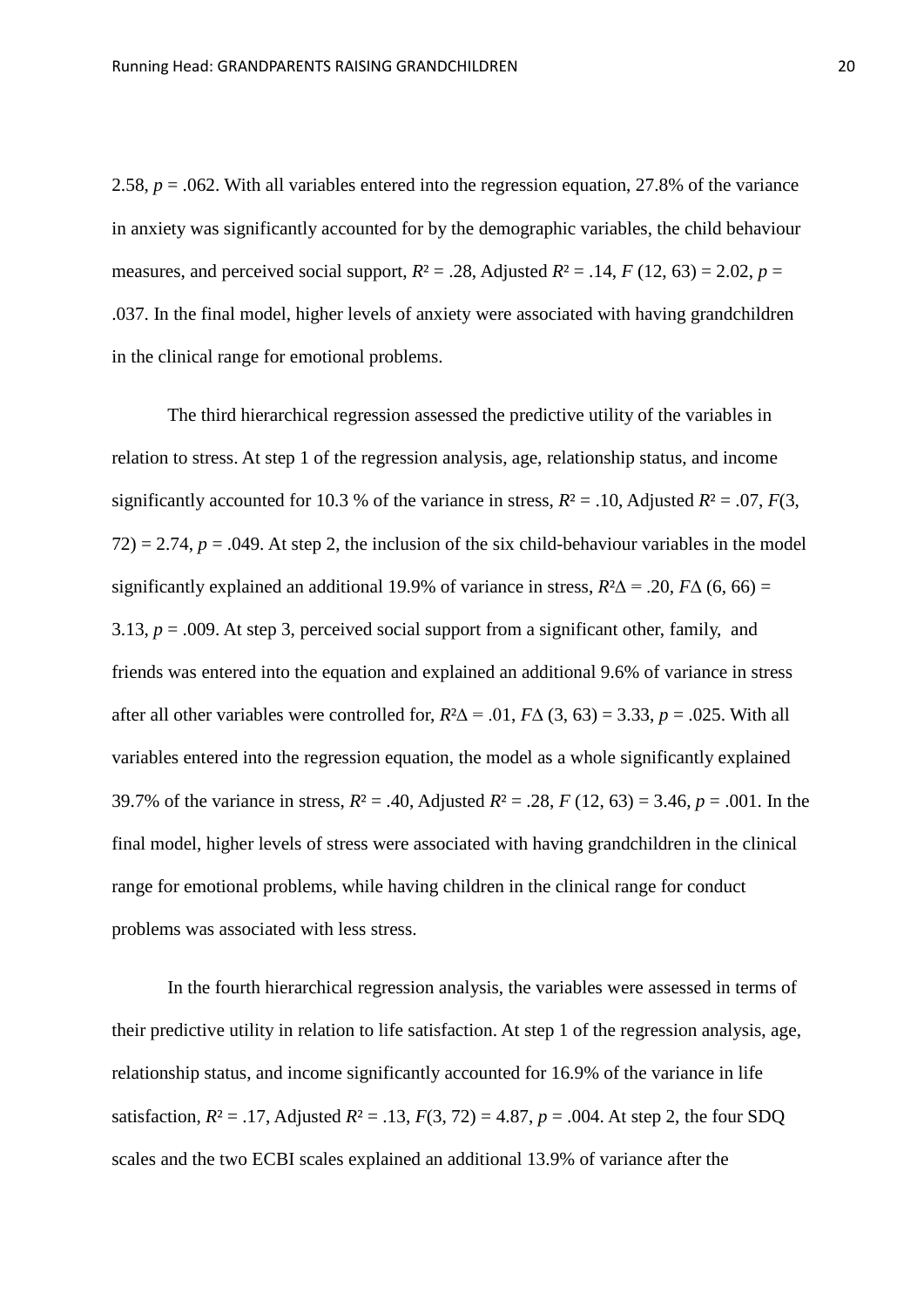demographic variables were controlled for,  $R^2\Delta$  = .14,  $F\Delta$  (6, 66) = 2.20,  $p = .053$ . At step 3, the three social-support scales were entered into the equation; these explained an additional 10.5% of the variance in life satisfaction after all other variables were controlled for, *R*²∆ = .11,  $F\Delta$  (3, 63) = 3.73,  $p = .016$ . With the demographic variables, child behaviour measures, and perceived social support all entered into the regression equation, the model as a whole significantly explained 41.2% of the variance in life satisfaction,  $R^2 = .41$ , Adjusted  $R^2 = .30$ ,  $F(12, 63) = 3.68$ ,  $p < .001$ . In the final model, greater life satisfaction was associated with fewer grandchildren within the clinical range for hyperactivity problems.

#### **DISCUSSION**

The present study was conducted with the aim of quantifying the relationship between distress and being a custodial grandparent. Consistent with previous research, a significant minority of custodial grandparents reported levels of distress in the clinical range, with 26.7% reporting moderate to severe depression, 23.3% reporting moderate to severe anxiety, and 25.6% reporting moderate to severe stress according to scores obtained on the DASS-21. The magnitude of this reported distress is similar to that reported by previous Australian studies (e.g., Dunne & Kettler 2008). Additionally, a significant minority of custodial grandparents reported that their grandchild had emotional or behavioural problems, reporting that their grandchild had abnormal (high) levels of emotional problems (23%), conduct problems (25%), hyperactivity (29%), or abnormal (high) levels of peer problems (23%) according to scores obtained on the SDQ. Though previous studies have demonstrated that children placed with custodial grandparents experience significant social and emotional issues (Dunne & Kettler, 2008; McHugh & Valentine, 2011), few published studies have explored what *specific* forms this grandchild distress may take. Among the present sample, identifiable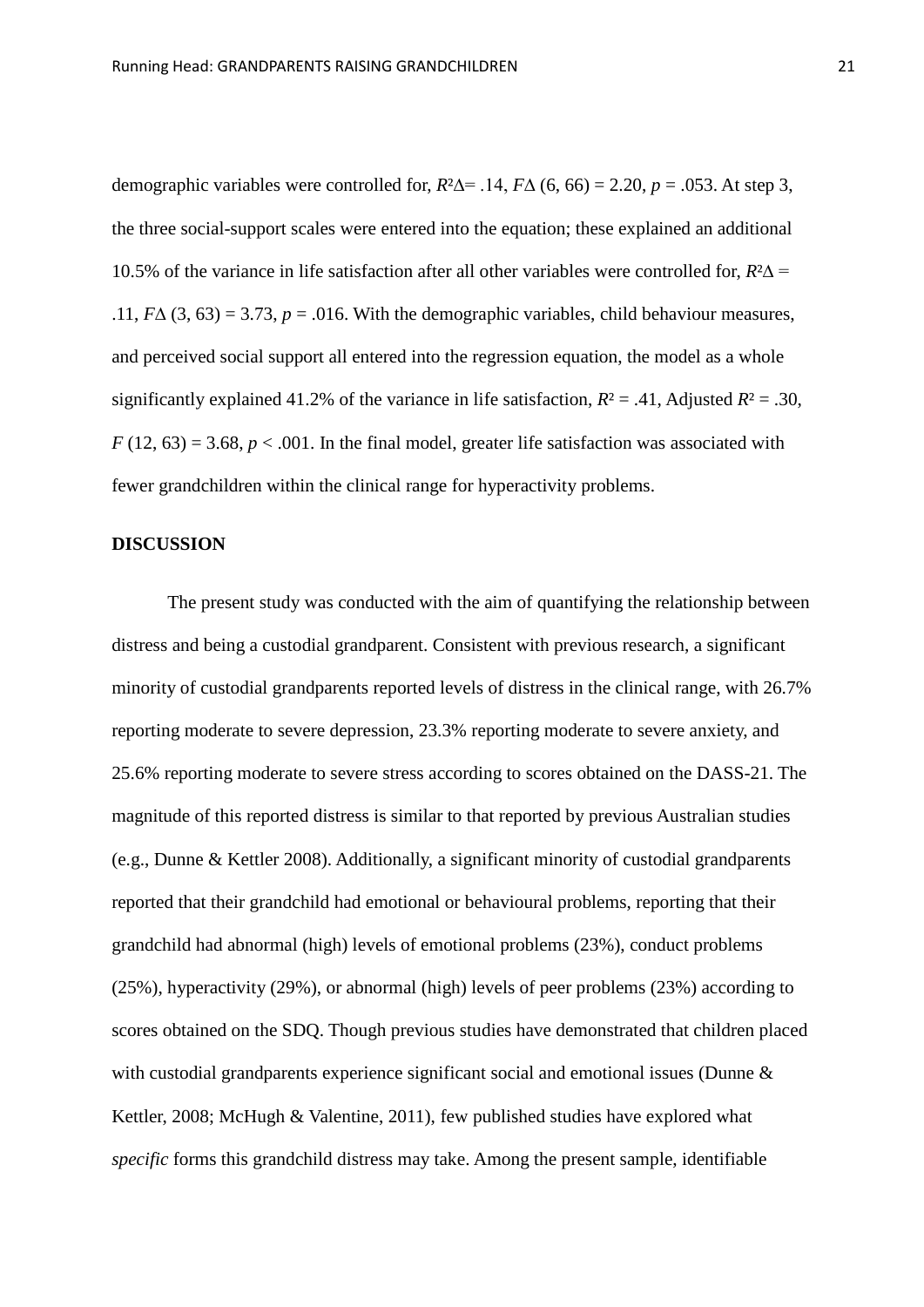problems were found among all four assessed domains and in approximately equal proportions. Approximately one quarter of grandchildren within this sample presented with a problem in the abnormal range from any domain.

Hierarchical regression analysis confirmed the study hypotheses: parenting grandchildren in the clinical range for emotional problems was associated with higher levels of grandparental depression, anxiety, and stress. Additionally, having a child in the clinical range for hyperactivity was associated with lower overall life satisfaction. Consistent with the second hypothesis, reporting less social support from family and friends was associated with higher levels of grandparental depression, anxiety, and stress. Interestingly, having a grandchild in the clinical range for conduct problems was associated with lower levels of grandparental depression, as well as lower levels of stress however it is unclear why this would be the case. It is possible that parenting a child with challenging behaviours is perceived differently than parenting a child exhibiting emotional deficits or that there are greater social supports and professional services for overt conduct behaviours compared to psychological trauma. Further qualitative research is required in order to investigate this relationship further.

#### **Implications**

Both the rates of grandparental distress, and of grandchild behavioural and emotional problems, are higher in all measured categories than the population norms reported by the authors of the DASS-21 (Lovibond & Lovibond, 1995) and the ECBI (Eyberg & Ross, 1978). Findings that custodial grandparents experienced higher than average psychosocial distress, and that grandchildren in such parenting arrangements experience a greater frequency of emotional and behavioural problems than the normative population, are consistent with other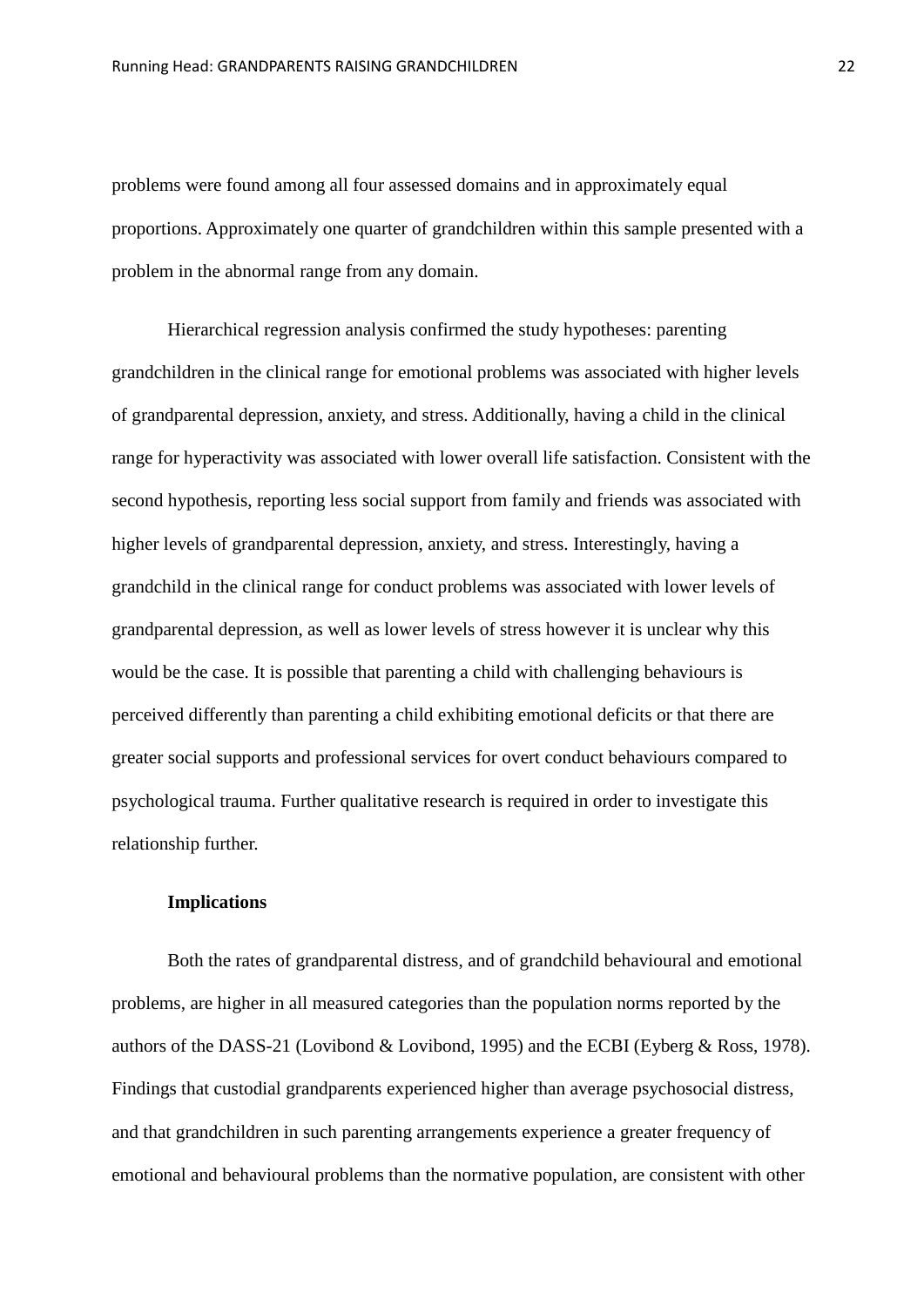research in Australia (Brennan *et al.*, 2013; Dunne & Kettler, 2008); this comprises, in part, the impetus for the Senate inquiry into grandparents who are the primary carers of their grandchildren (APS, 2014). The finding that behavioural and emotional problems among grandchildren are associated with increased emotional distress among custodial grandparents suggests that grandparents may have difficulties coping with their grandchildren's emotional or behavioural concerns.

This problem is potentially compounded by the reality that custodial grandparents may have poor access to appropriate support and services to assist with mental health or behavioural issues with their grandchild. In a series of interviews reviewing the support needs of custodial grandparents, the Council on the Ageing (2003) reported that speciality therapist services in Australia were "limited or non-existent", a problem which was particularly significant for grandparents living in rural and regional areas. Spence (2004) reinforces these findings by pointing out that Australian government policy favours the understanding that children are best placed in kinship caring arrangements when child-caring services are required, but that this understanding is not supported by services focused on the unique needs of this particular caregiver group. This has been maintained, in part, by a general paucity of research concerning the mental health needs of custodial grandparents and their grandchildren. It is our hope that studies such as this can help to underscore the vital importance of expanding existing services and support to custodial grandparents.

The availability of social support was found to have a negative relationship with depression, anxiety, and stress, and was associated with higher reported life satisfaction. This relationship is especially profound in light of evidence that custodial grandparents commonly report social isolation and peer alienation associated with acting as a parent to their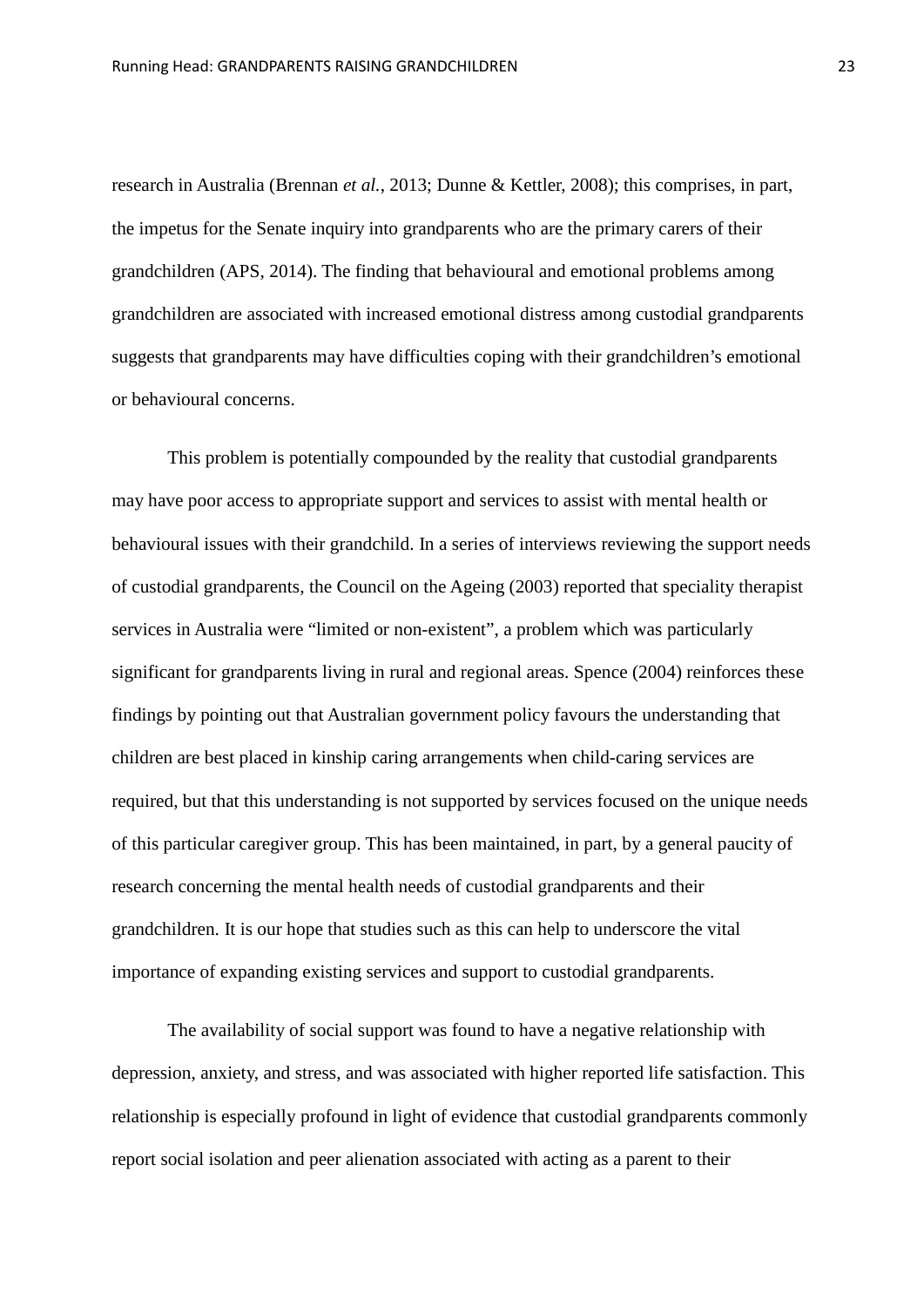grandchild. Recently, Brennan *et al.* (2013) found that, in New South Wales, securing funding for custodial grandparental support groups (particularly on an ongoing basis) has been identified as a major issue, preventing implementation on a state and federal level. Consequently, while there are multiple support groups available within most major cities in Australia, these groups are frequently informal, lack funding, and are typically operated independently of any cohesive national strategy to address the psychosocial needs of custodial grandparents. This dearth in the availability of social support has been commented upon in the Senate inquiry into grandparents who take primary responsibility for raising their grandchildren (APS, 2014). Grandparents frequently report feeling overwhelmed, with little support available. This observation culminates in the recommendation, in the strongest terms, that the government implement a coherent framework for the delivery of a national program of support for all grandparent carers. Given the strength of the negative relationship between the availability of social support and psychosocial distress, the development of such a program is essential for meeting the psychosocial needs of this parent population.

The results of the current study have profound implications for practitioners hoping to work with this parent group. These findings confirm that acting as a custodial grandparent is associated with grandparental distress; that being a grandchild in such an arrangement is associated with emotional and behavioural problems; and, that grandchild and grandparental distress frequently co-occur. This finding is consistent with the modified Family Stress Model posited by Smith, Palmieri, Hancock, and Richardson (2008) who suggest that this relationship is bi-directional: grandparental distress can result in poor parenting practices which can precipitate poor grandchild adjustment, and grandchild internalising and externalising behaviours can lead to family dysfunction, precipitating grandparental distress.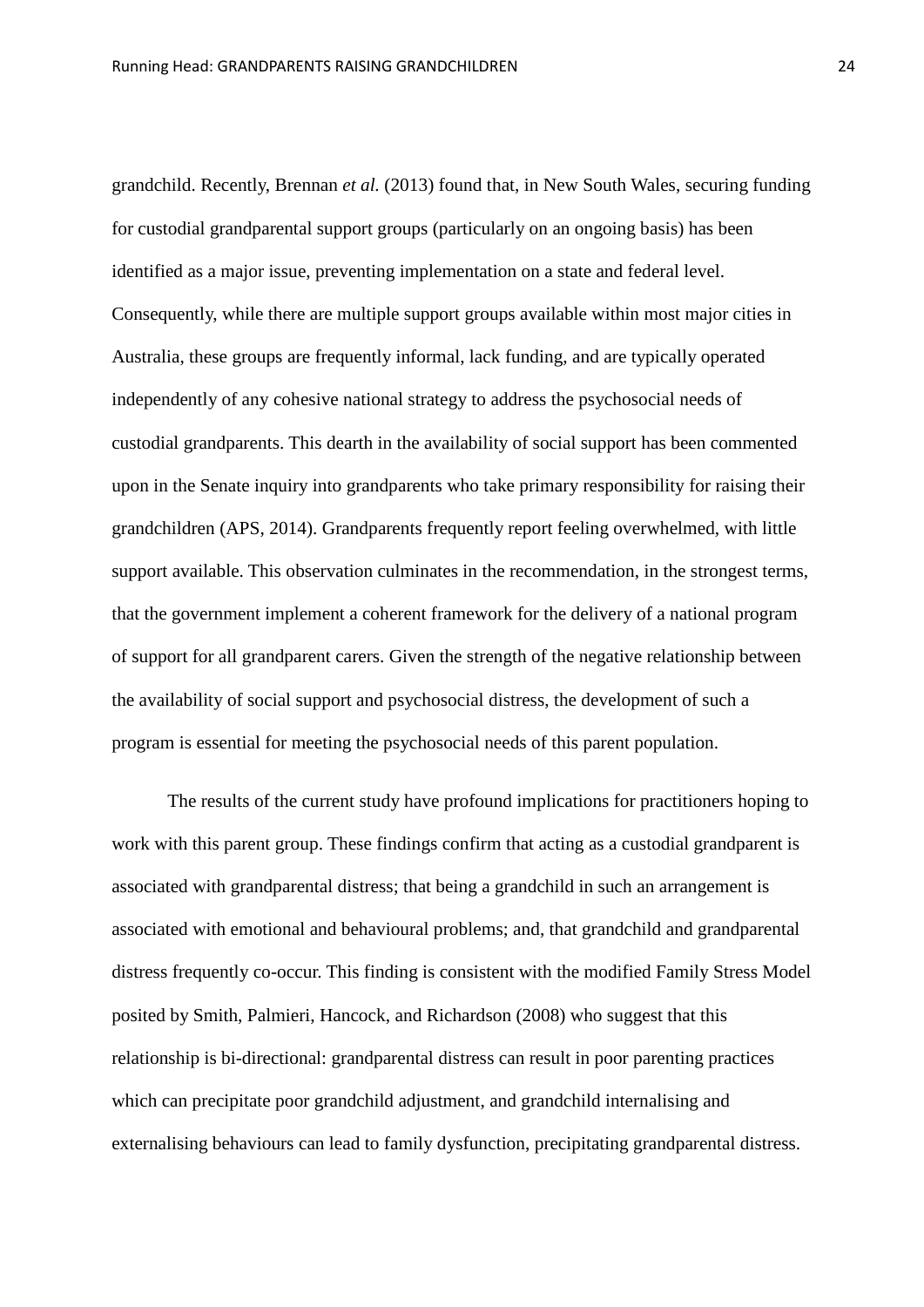This model suggests that interventions designed to ameliorate grandparental distress will improve grandchildren's adjustment and vice versa. There is a dearth of published research investigating the *strength* of this relationship, however, and a potentially fruitful area of future research would be to determine the extent to which grandparental distress can be ameliorated through interventions designed to address grandchild adjustment such as the PSPSTP (Haywood, 2003) and GTP (Kirby & Sanders, 2014) programs.

#### **Limitations and Future Directions**

Several limitations of the present study should be acknowledged. Because the sample investigated were restricted to custodial grandparents who volunteered to participate, it is unclear if the findings can be generalised. Emerging literature concerning the prevalence of grandparent-headed households in Australia acknowledges a large population of informal grandparent-headed households for which no court order is in place (Council on the Ageing, 2003; Wellard, 2010). While care was taken to use participant recruitment methods that would include participants in such informal arrangements (e.g., placing advertisements in newspapers with wide distribution), grandparents in informal custodial relationships may have declined to participate, either because of confusion as to whether or not they met the criterion of being a custodial grandparent, or due to concerns that volunteering would call attention to their parenting arrangements from child protection agencies (this despite care having been taken to explicitly inform potential participants that data would be deidentified).

Future longitudinal studies are also needed to explore the direction of the relationship between some key variables. While the relationship between problem behaviours among grandchildren and custodial grandparental distress was confirmed, the study design makes it impossible to draw conclusions as to the direction of this relationship. Though previous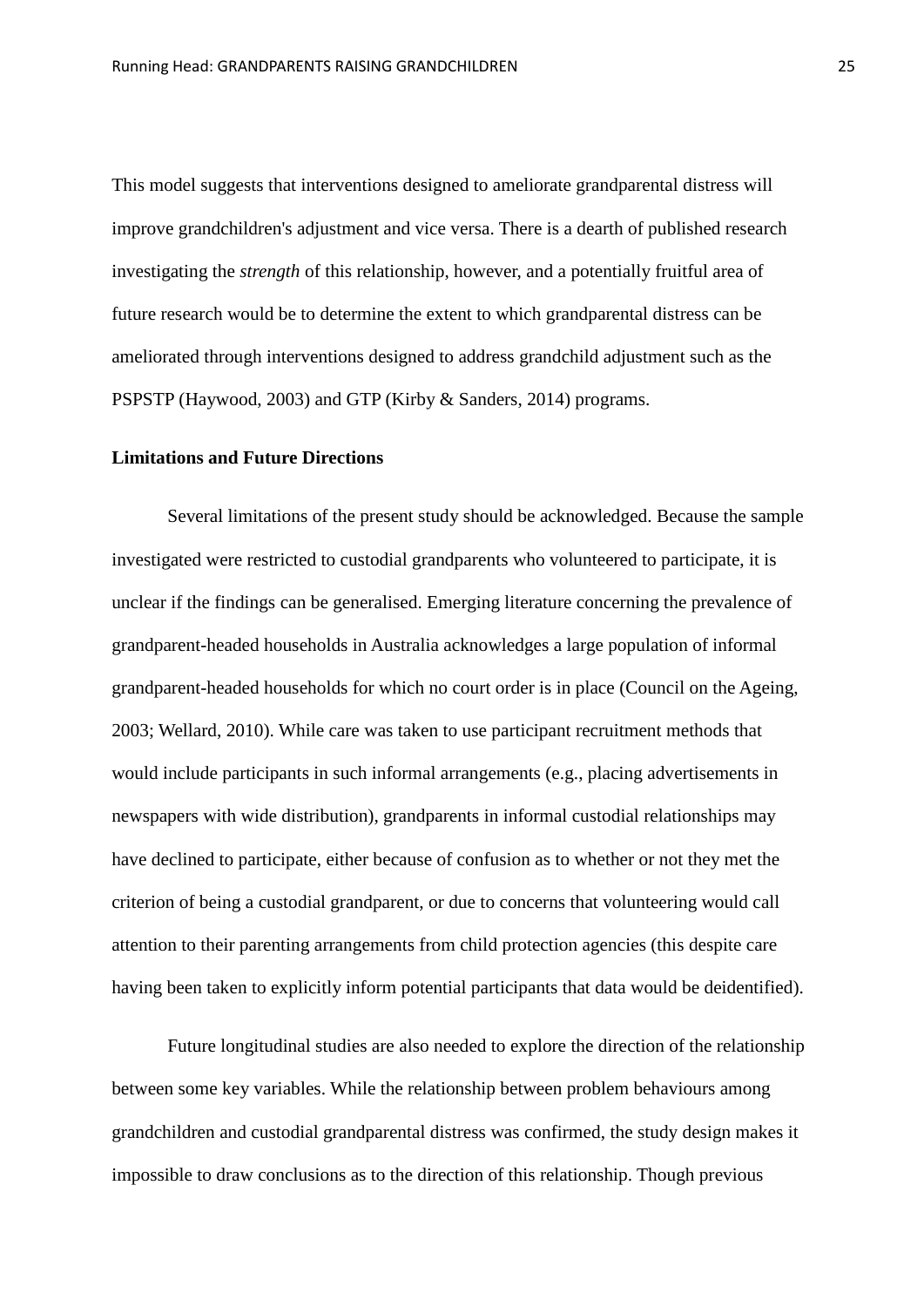models (e.g., the modified FSM model; Smith *et al.*, 2008) have posited that this relationship may be bi-directional, this remains unproven in the literature. Future research is also needed to clarify the extent to which the parenting arrangements themselves contribute to the psychosocial stress experienced by grandparents and grandchildren. The life circumstances that can result in the necessity of these parenting arrangements are frequently stressful, and it is possible that these events are a precipitating factor for both grandparental stress and childhood behaviour problems.

It was beyond the scope of the present research to include birth parent variables in with these analyses; however, these variables would need to be considered for any proposed model of grandparental coping, and future research is needed to outline the relationship between these variables and psychosocial stress experienced by custodial grandparents and their grandchildren. Members of these three generations share genes, history, social environments, and potential vulnerabilities to issues of grief, loss, and attachment style; however. the potential moderating impact of the birth parents is not well canvassed in the available literature.

**Acknowledgement:** Recruitment for this study was aided through the support of grandparent groups and associations, for which the research team is very grateful. We would also specifically like to acknowledge the many grandparents who volunteered to be part of our study. Through their willingness to share with us their experiences, each has helped to extend our understanding of the context in which grandparents who raise grandchildren interact. The authors would also like to acknowledge the assistance of Professor Matthew Sanders and A Telwatte for contributions to this research.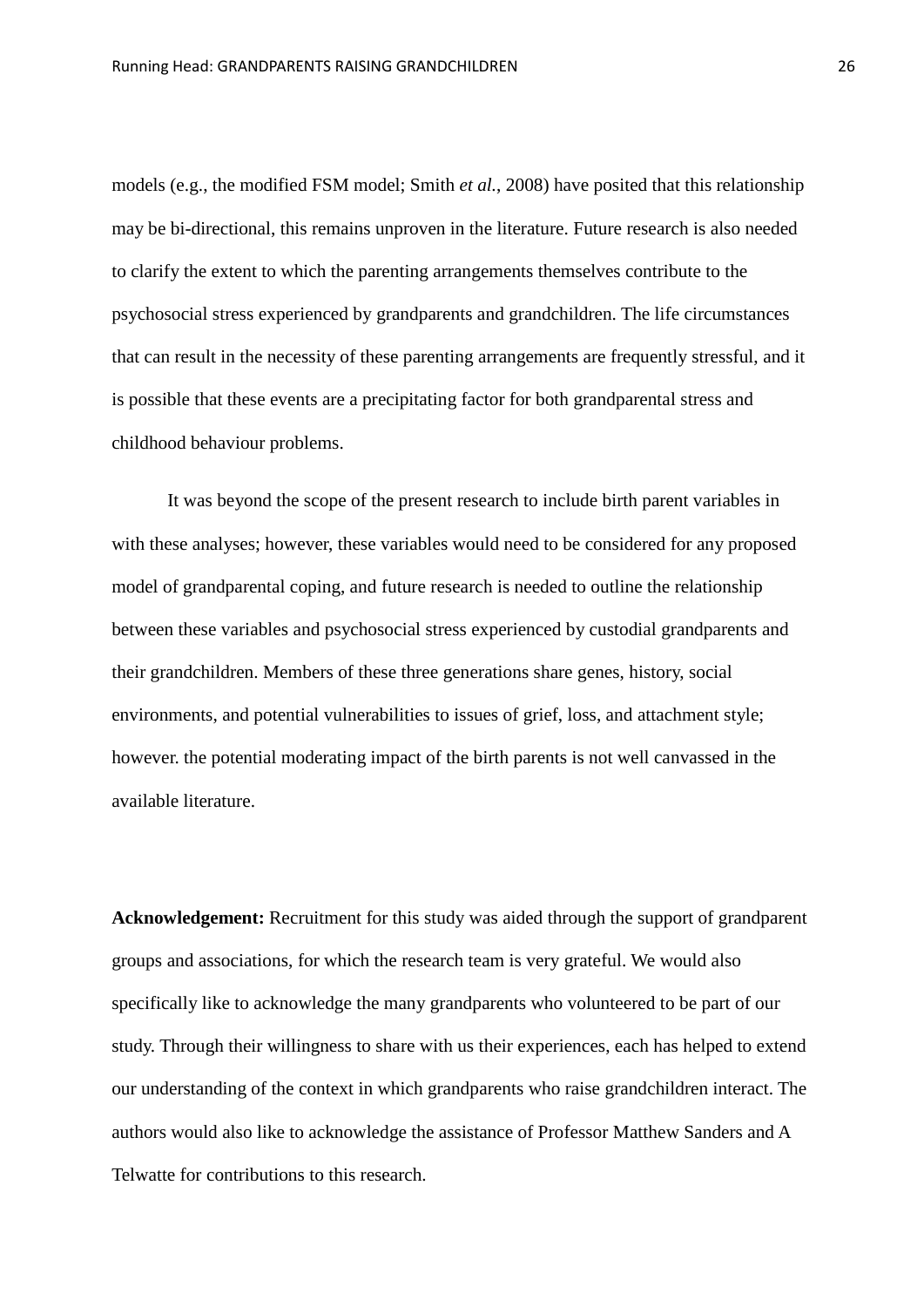#### **REFERENCES**

- Achenbach, T. M., & Rescorla, L. A. (2001). *Manual for the ASEBA School-Age Forms and Profiles.* Burlington, VT: University of Vermont, Research Center for Children, Youth, and Families.
- Australian Bureau of Statistics (ABS). (1998). *Family Characteristics Australia (4442.0).*

Canberra, Commonwealth of Australia.

Australian Bureau of Statistics (ABS). (2004). *Family Characteristics Australia (4442.0).* 

Canberra, Commonwealth of Australia.

Australian Bureau of Statistics (ABS). (2008). *Family Characteristics Australia (4442.0).* 

Canberra, Commonwealth of Australia.

Australia Institute of Health and Welfare. (2012). *Child Protection in Australia 2011-2012.* 

Australian Institute of Health and Welfare, Canberra.

Australian Psychological Society. (2014). *Inquiry into Grandparents who take Primary* 

*Responsibility for Raising their Grandchildren.* Australian Psychological Society,

Melbourne.

Brandon, P. D. (2004). Identifying the diversity in Australian children's living arrangements: A research note. *Journal of Sociology, 40*(2), 179–192. doi: 10.1177/1440783304042872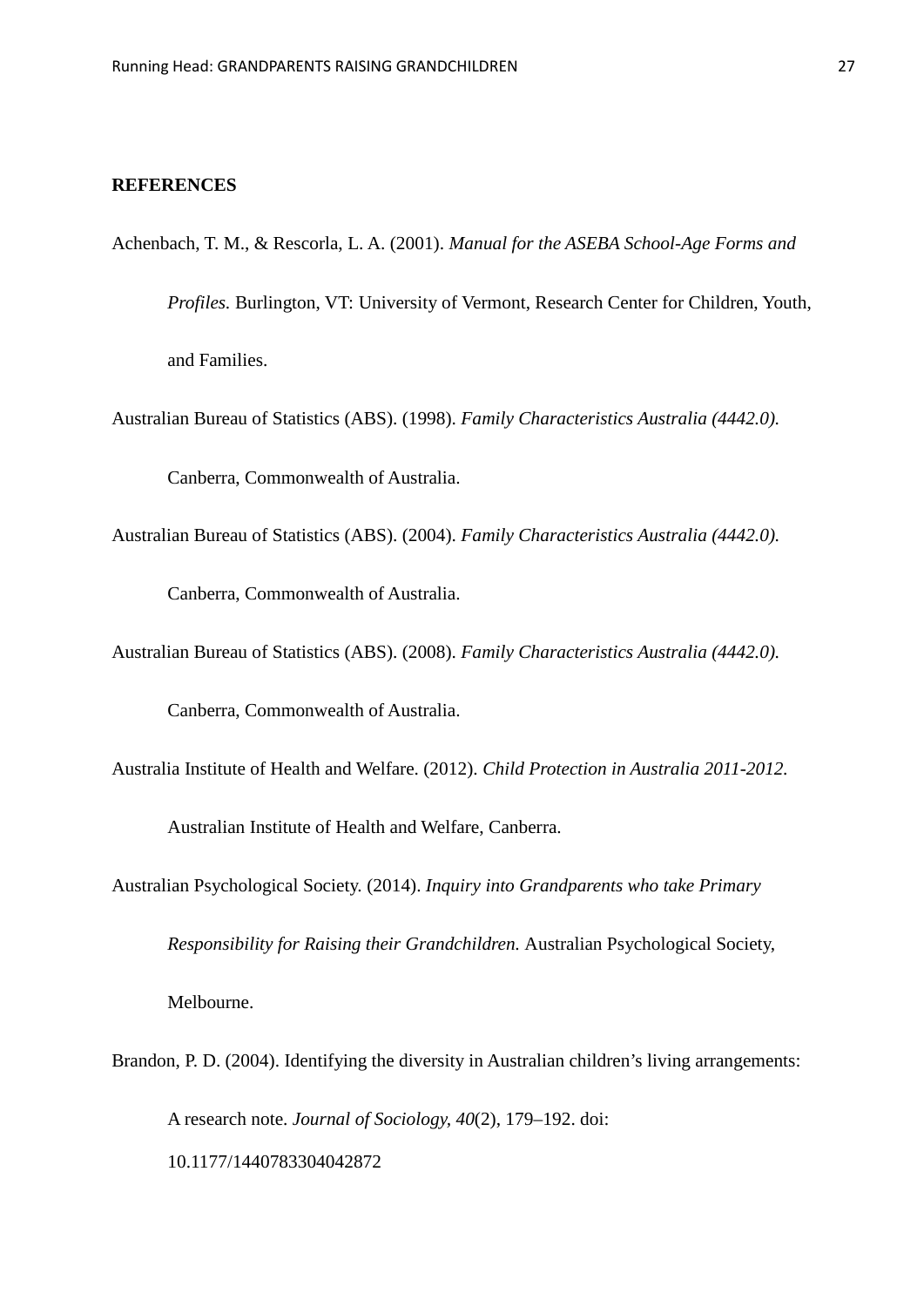- Brennan, D., Cass, B., Flaxman, S., Hill, T., Jenkins, M, *et al.* (2013). Grandparents raising grandchildren: Toward recognition, respect, and reward. *University of New South Wales, Social Policy Research Centre, Report 14/13.*
- Burton, L. M. (1992). Black grandparents rearing children of drug-addicted parents: Stressors, outcomes, and social service needs. *The Gerontologist, 32*, 744-751. doi: 10.1093/geront/32.6.744
- Conger, R. D., Wallace, L. E., Sun, Y., Simons, R. L., McLoyd, V. C., & Brody, G. H. (2002). Economic pressure in African American families: A replication and extension of the Family Stress Model. *Developmental Psychology, 38,* 179–193. doi: 10.1037/0012-1649.38.2.179
- Council on the Ageing (COTA) (2003). *Grandparents Raising Grandchildren*. Australian Institute of Family Studies, Melbourne.
- Department of Human Services (DHS) (2005). *Victorian families, children and their carers in 2016*. Background Paper Number 1, for the Family and Placement Services Sector Development Plan. Victorian Government Department of Human Services,

Melbourne, Victoria.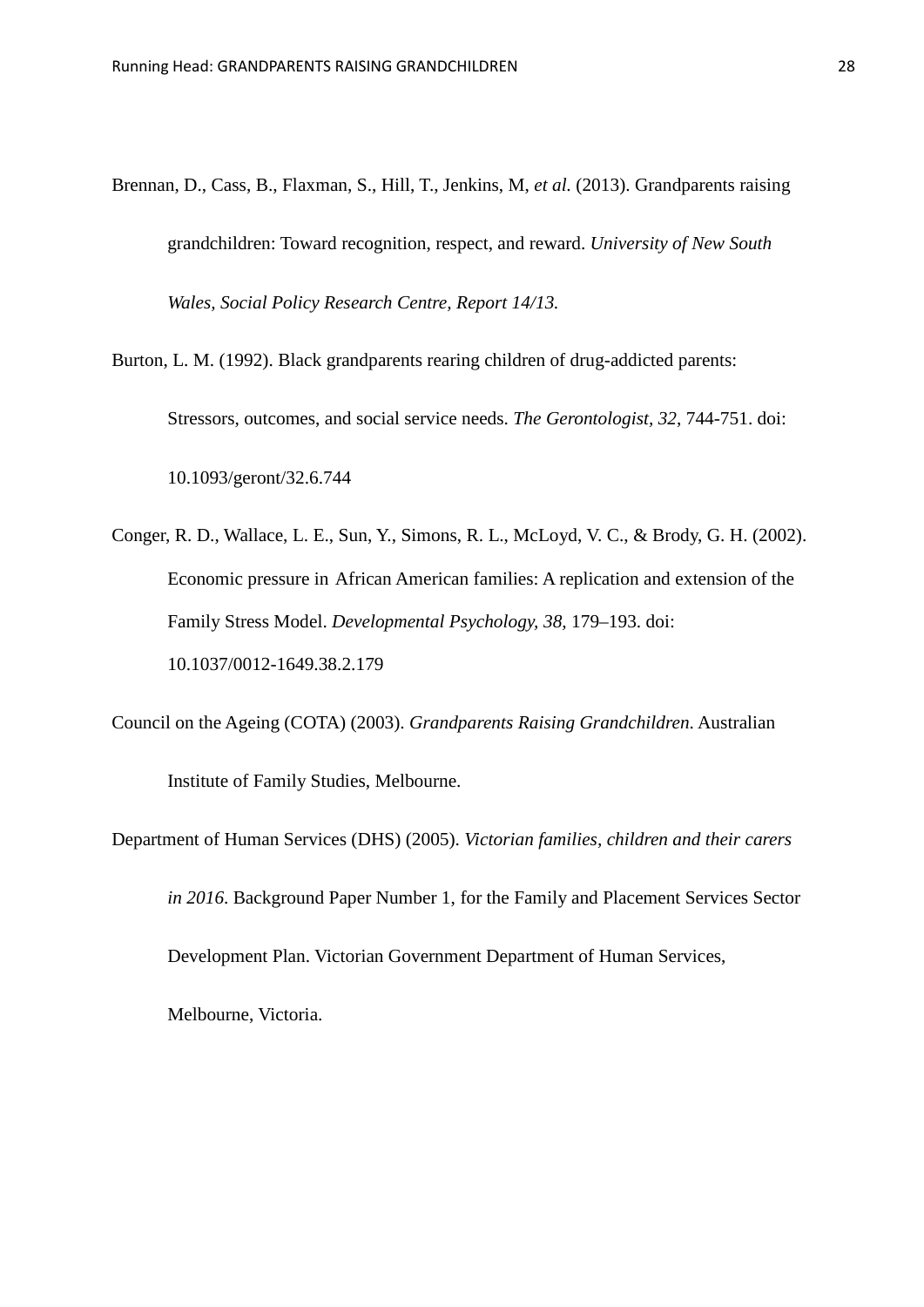- Dunne, E. G., & Kettler, L. J. (2008). Grandparents raising grandchildren in Australia: Exploring psychological health and grandparents' experience of providing kinship care. *International Journal of Social Welfare, 17*, 333–345. doi: 10.1111/j.1468- 2397.2007.00529.x
- Edwards, O. W., & Mumford, V. E. (2005). Children raised by grandparents: Implications for social policy. *International Journal of Sociology and Social Policy, 25*, 18-30. doi:10.1108/01443330510629072
- Emick, M. A. & Hayslip, B. (1999) Custodial grandparenting: Stresses, coping skills, and relationships with grandchildren. *The International Journal of Aging and Human Development, 48*, 35-61. doi: 10.2190/1FH2-AHWT-1Q3J-PC1K
- Eyberg, S. M., & Ross, A. W. (1978). Assessment of child behaviour problems: The validation of a new inventory. *Journal of Consulting and Clinical Psychology, 7*, 113–116.
- Fitzpatrick, N., & Reeve, P. (2003). Grandparents raising grandchildren: A new class of disadvantaged Australians. *Family Matters, 66*, 54-7.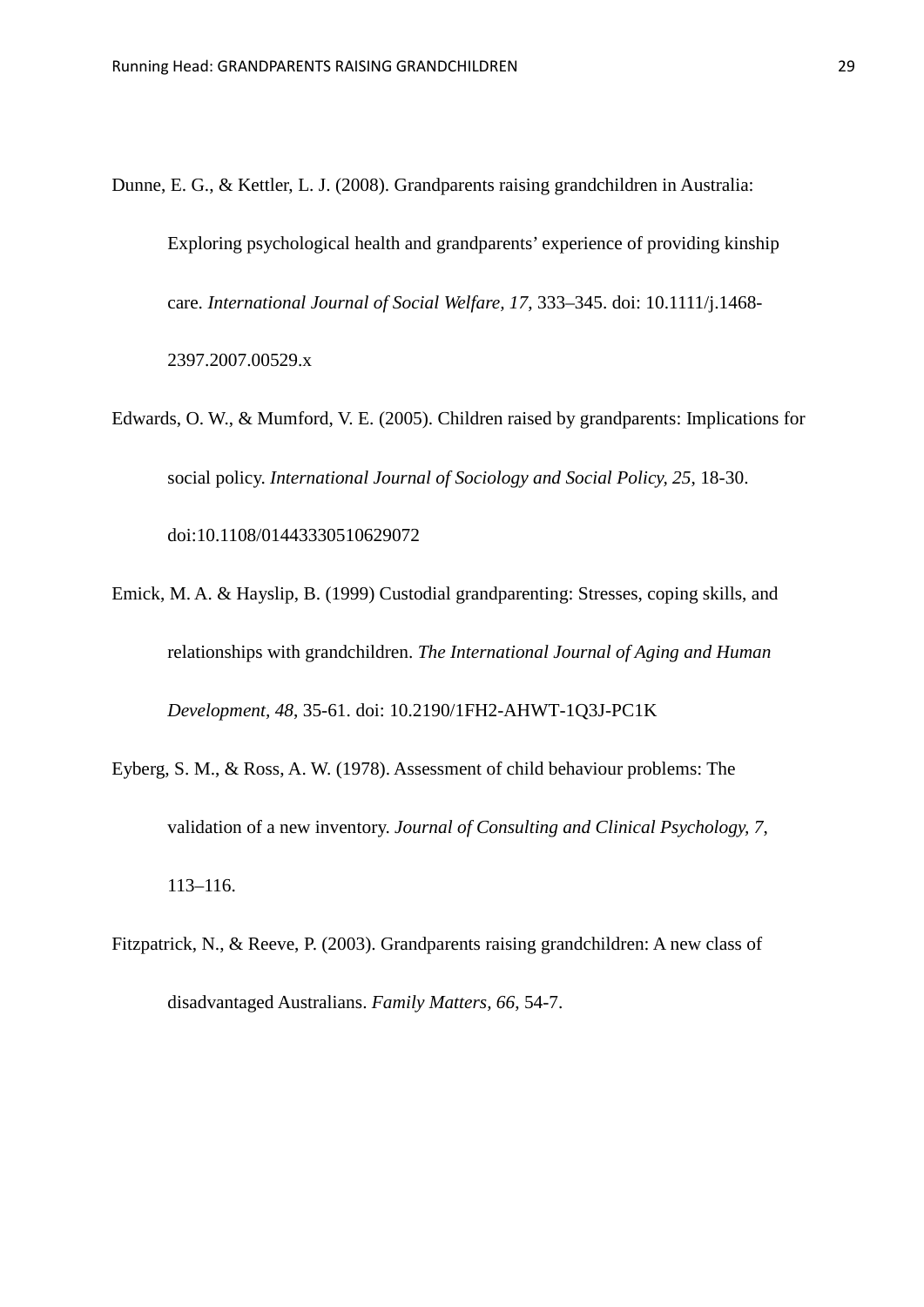Gerard, J. M., Landry-Meyer, L., & Roe, J. G. (2006). Grandparents raising grandchildren: The role of social support in coping with caregiving challenges. *International Journal of Aging and Human Development, 62*, 359-383. doi:10.2190/3796-DMB2-546Q-

Y4AQ

Goodman, R. (1997). The Strengths and Difficulties Questionnaire: A research note. *Journal of Child Psychology and Psychiatry, 38*, 581-586. doi: 10.1111/j.1469-

7610.1997.tb01545.x

- Hayslip, B. (2003). The impact of a psychosocial intervention on parental efficacy, grandchild relationship quality, and well-being among grandparents raising grandchildren. In B. Hayslip & J. Hicks-Patrick (Eds.), *Working with custodial grandparents* (pp. 163-178). New York: Springs.
- Hayslip, B., & Kaminski, P. L. (2005). Grandparents raising grandchildren: A review of the literature and suggestions for practice. *The Gerontologist, 45*, 262-269. doi: 10.1093 /geront/45.2.262
- Hayslip, B., Shore, J. R., Henderson, C. E., & Lambert, P. L. (1998). Custodial grandparenting and the Impact of grandchildren with problems on role satisfaction and role meaning. *Journal of Gerontology: Social Sciences, 53B*, SI64-SI73. doi: 10.1093/geronb/53B.3.S164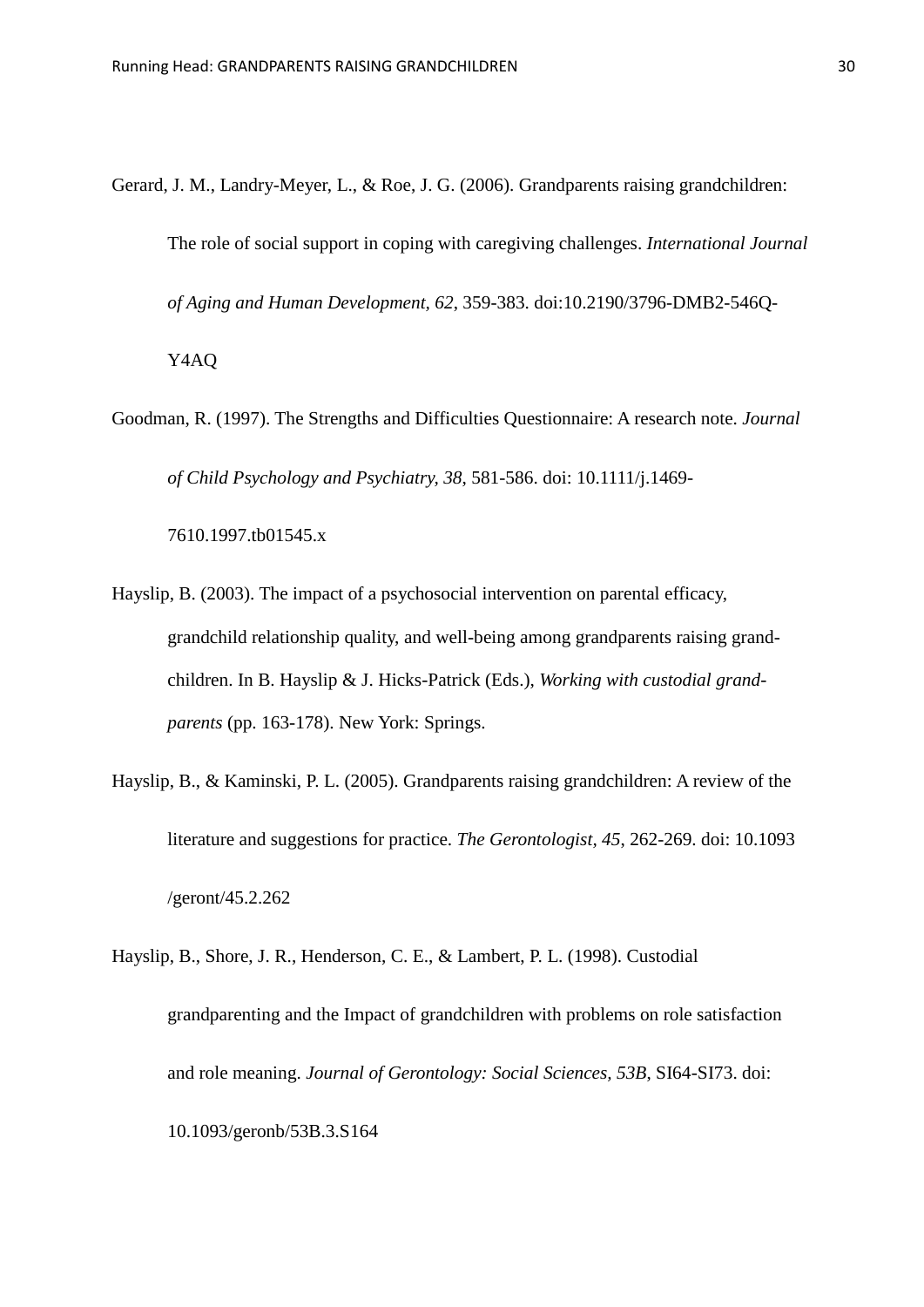- Heflinger, C. A., Simpkins, C. G., & Combs-Orme, T. (2000). Using the CBCL to determine the clinical status of children in state custody. *Children and Youth Services Review, 22*, 55-73. doi: 10.1016/S0190-7409(99)00073-0
- Hughes, M. E., Waite, L. J., LaPierre, T.A., & Luo, Y. (2007). All in the family: The impact of caring for grandchildren on grandparents' health. *Journal of Gerontology: Social Sciences, 62*(2), S108–S119.
- Kelley, S. J., & Whitley, D. (2003). Psychological distress and physical health problems in grandparents raising grandchildren: Development of an empirically based intervention model. In B. Hayslip & J. H. Patrick (Eds.), Working with custodial grandparents (pp. 127-144). New York: Springer Publishing Company.
- Kelley, S., Whitley, D., Sipe, T. & Yorker, B. (2000). Psychological distress in grandmother kinship care providers: The role of resources, social support, and physical health. *Child Abuse & Neglect, 24* (3), 311-321.
- Kelley, S. J., Yorker, B. C., Whitley, D. M., & Sipe, T. A. (2001). A multimodal intervention for grandparents raising grandchildren: results of an exploratory study. *Child Welfare, 80*(1), 27-50. doi: 0009-4021/2001/010027-24
- Kirby, J. N., & Sanders, M. R. (2014). A randomized controlled trial evaluating a parenting program designed specifically for grandparents. *Behaviour Research and Therapy, 52*, 35-44. doi: 10.1016/j.brat.2013.11.002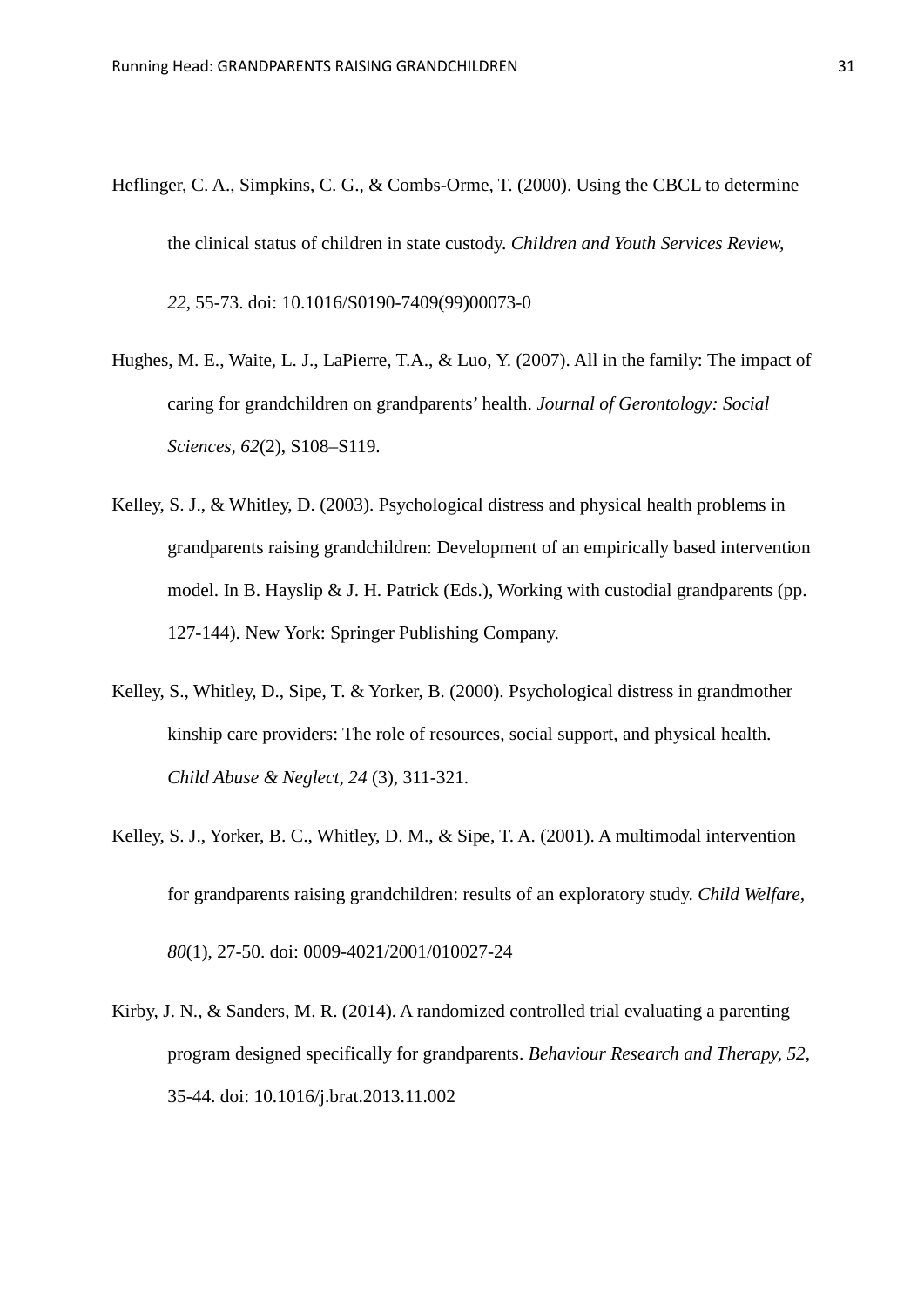- Lovibond, S. H., & Lovibond, P. F. (1995). *Manual for the Depression Anxiety Stress Scales. (2nd. Ed.)* Sydney: Psychology Foundation.
- Lumpkin, J. R. (2008). Grandparents in a Parental or Near-Parental Role: Sources of Stress and Coping Mechanisms. *Journal of Family Issues, 29*, 357-372. doi:

10.1177/0192513X07307848

McHugh, M. (2004). *The Availability of Foster Carers, Report Prepared for the NSW* 

*Department of Community Services*. University of New South Wales, Sydney.

- McHugh, M., & Valentine, K. (2011). *Financial and Non-Financial Support to Formal and Informal Out of Home Care, Occasional Paper No. 38*. Department of Families, Housing, Community Services and Indigenous Affairs, Canberra.
- Merton, R. K. (1957). The role-set: Problems in sociological theory. *The British Journal of* 
	- *Sociology, 8*(2), 106-20.
- Minkler, M., Fuller-Thomson, E., Miller, D., & Driver, D. (1997). Depression in Grandparents raising grandchildren: Results of a national longitudinal study. *Archives of Family Medicine, 6*, 445-452. doi:10.1001/archfami.6.5.445
- Minkler, M., Roe, K. M., & Price, M. (1992). The physical and emotional health of grandmothers raising grandchildren in the crack cocaine epidemic. *The Gerontologist, 32*(6), 752-761.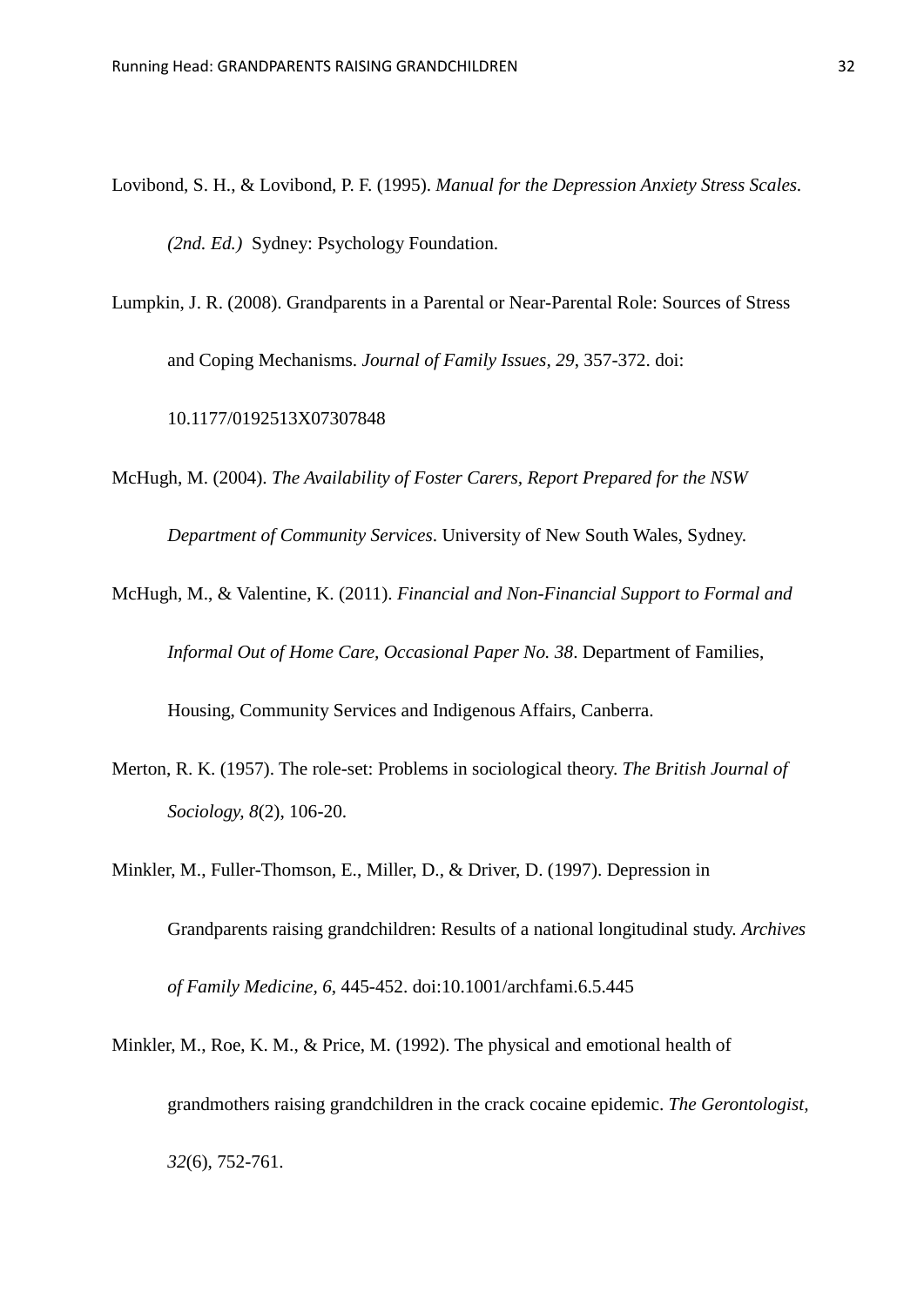- Nandy, S., & Selwyn, J. (2011). *Spotlight on Kinship Care: Using Census Microdata to Examine the Extent and Nature of Kinship Care in the UK at the Turn of the Twentieth Century*. University of Bristol, Bristol.
- Neugarten, B. L., Havighurst, R. J., & Tobin, S. S. (1961). The measurement of life satisfaction. *Journal of Gerontology, 16*, 134-143.
- Orb, A., & Davey, M. (2005). Grandparents parenting their grandchildren. *Australasian Journal on Ageing, 24*, 162-168. doi:10.1111/j.1741-6612.2005.00114.x
- Sands, R. G., & Goldberg-Glen, R. S. (2000). Factors associated with stress among grandparents raising their grandchildren. *Family Relations, 49*, 97–105. doi: 10.1111/j.1741-3729.2000.00097.x
- Shore, N., Sim, K. E., Le Prohn, N. S., & Keller, T. E. (2002). Foster parent and teacher assessments of youth in kinship and non-kinship foster care placements: Are behaviors perceived differently across settings? *Children and Youth Services Review, 24,* 109–134. doi:10.1016/S0190-7409(01)00170-0
- Smith, G. C., & Hancock, G. R. (2010). Custodial grandmother-grandfather dyads: Pathways among marital distress, grandparent dysphoria, parenting practice, and grandchild adjustment. *Family Relations, 59*(1), 45-59. doi: 10.1111/j.1741-3729.2009.00585.x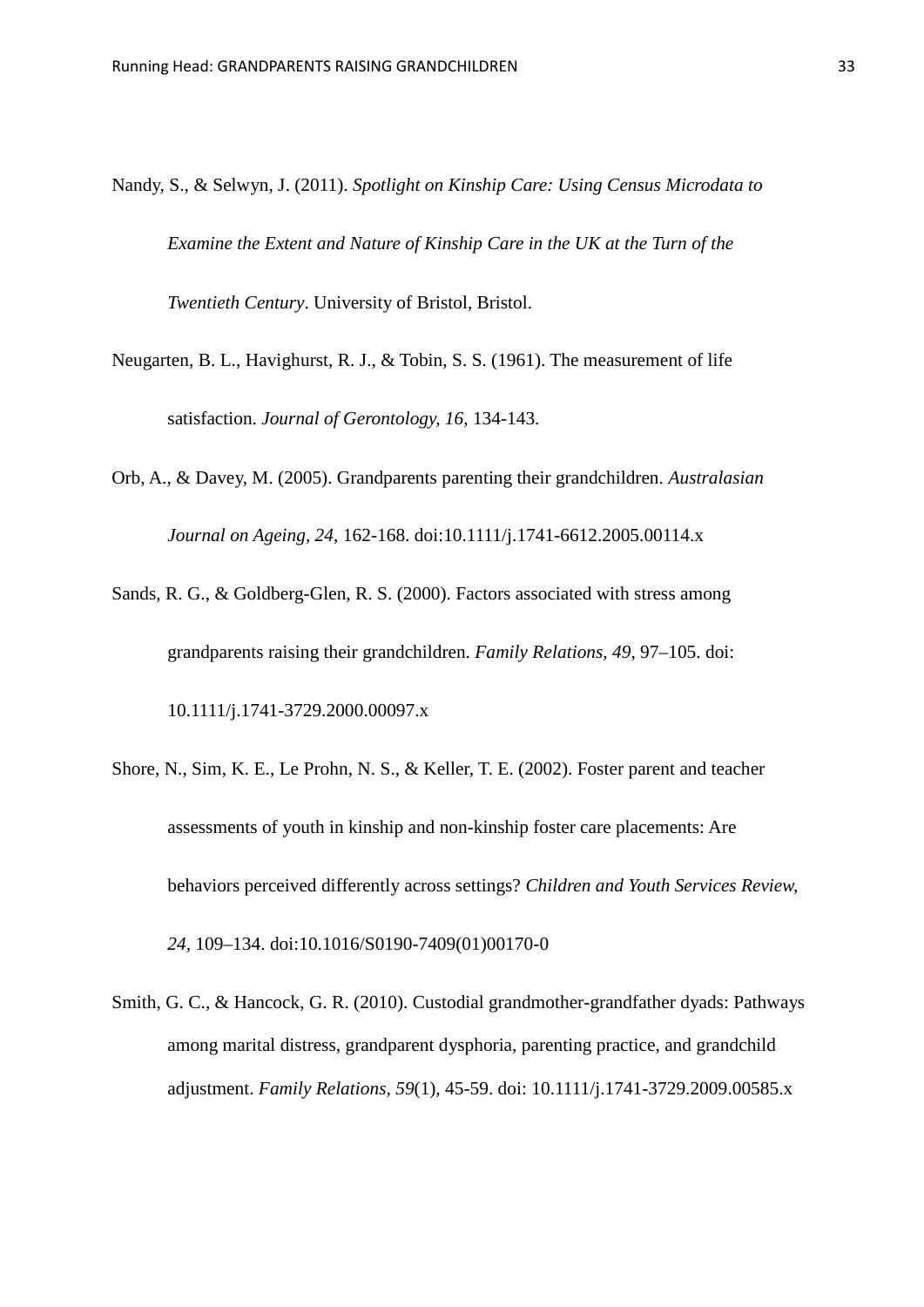Smith, G. C., & Palmieri, P. A. (2007). Risk of psychological difficulties among children raised by custodial grandparents*. Psychiatric Services, 58*(10), 1303-1310. doi: 10.1176/appi.ps.58.10.1303

Smith, G. C., Palmieri, P. A., Hancock, G. R., & Richardson, R. A. (2008). Custodial grandmothers' psychological distress, dysfunctional parenting, and grandchildren's adjustment. *International Journal of Aging and Human Development, 67*(4), 327-57. doi: 10.2190/AG.67.4.c

- Smyth, C., & Eardley, T. (2008*). Out of Home Care for Children in Australia: A Review of Literature and Policy*i SPRC Report 3/08, Social Policy Research Centre, University of New South Wales, Sydney.
- Spence, N. (2004). Kinship Care in Australia. *Child Abuse Review, 13*, 263–276. doi:

10.1002/car.854

- Wellard, S. (2010). *Too Old to Care: The Experiences of Older Grandparents Raising Their Grandchildren*. Grandparents Plus, London.
- Whitley, D. M., Kelley, S. J., & Sipe, T. A. (2001). Grandmothers raising grandchildren: Are they at increased risk of health problems? *Health & Social Work, 26*(2), 105-114. doi: 10.1093/hsw/26.2.105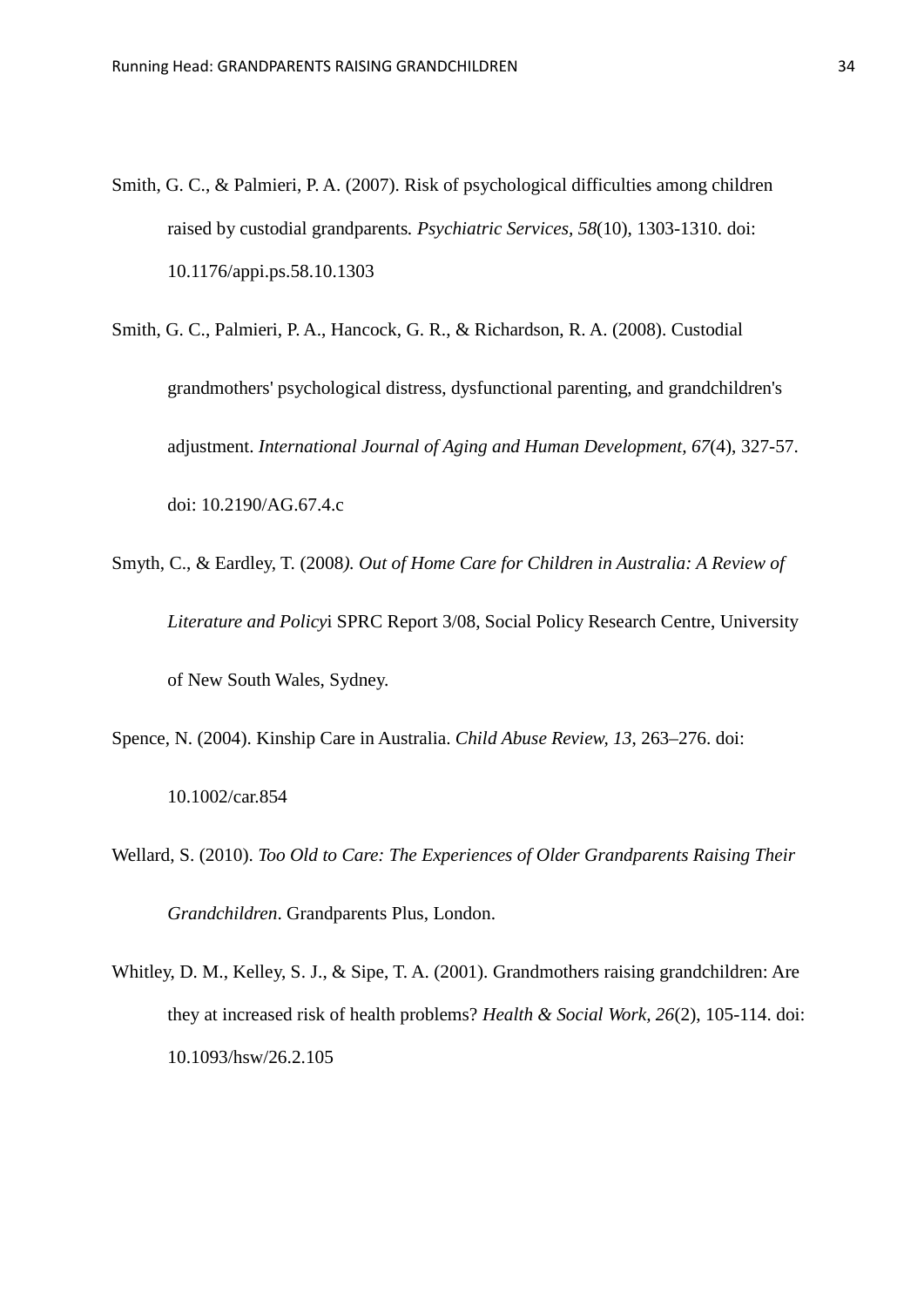- Yardley, A., Mason, J., Watson, E. (2009). *Kinship Care in NSW: Finding a Way Forward.* Social Justice and Social Change Research Centre, University of Western Sydney, Sydney.
- Zimet, G. D., Dahlem, N. W., Zimet, S. G. & Farley, G. K. (1988). The Multidimensional Scale of Perceived Social Support. *Journal of Personality Assessment, 52*, 30- 41. doi: 10.1207/s15327752jpa5201\_2.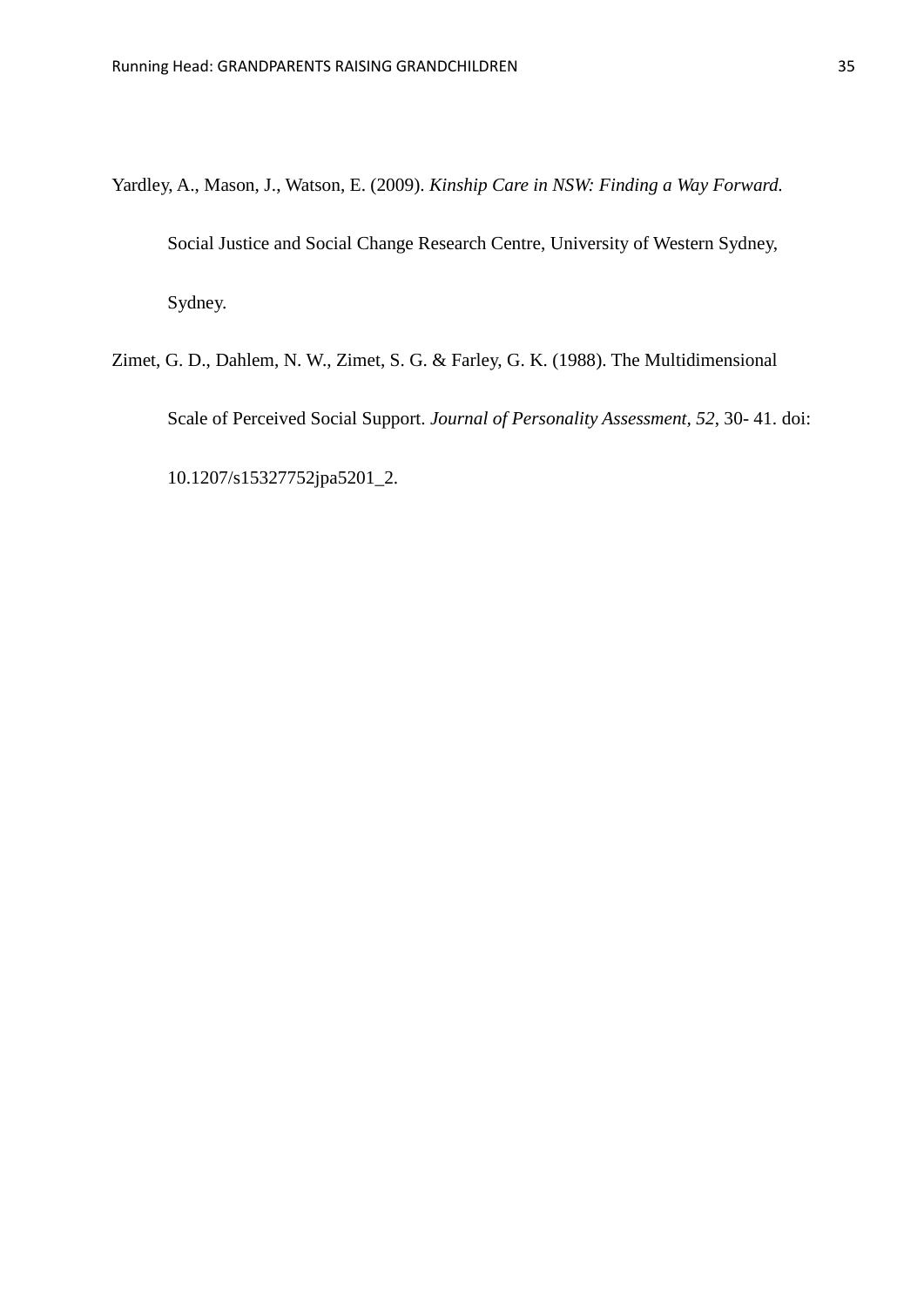### *Characteristics of participants: 100 grandparents and 128 grandchildren*

|                     | Number         | Percentage |
|---------------------|----------------|------------|
| Gender              |                |            |
| Male                | 16             | 16%        |
| Female              | 84             | 84%        |
| Relationship status |                |            |
| In a relationship   | $52\,$         | 52%        |
| Single              | $\sqrt{48}$    | 48%        |
| Household income    |                |            |
| \$0-\$20,000        | 18             | 18%        |
| \$20,000-\$40,000   | 49             | 49%        |
| \$40,000-\$60,000   | 15             | 15%        |
| \$60,000-\$80,000   | $\overline{9}$ | 9%         |
| \$80,000-\$100,000  | $\mathfrak s$  | $5\%$      |
| $$100,000+$         | $\sqrt{2}$     | $2\%$      |

Level of care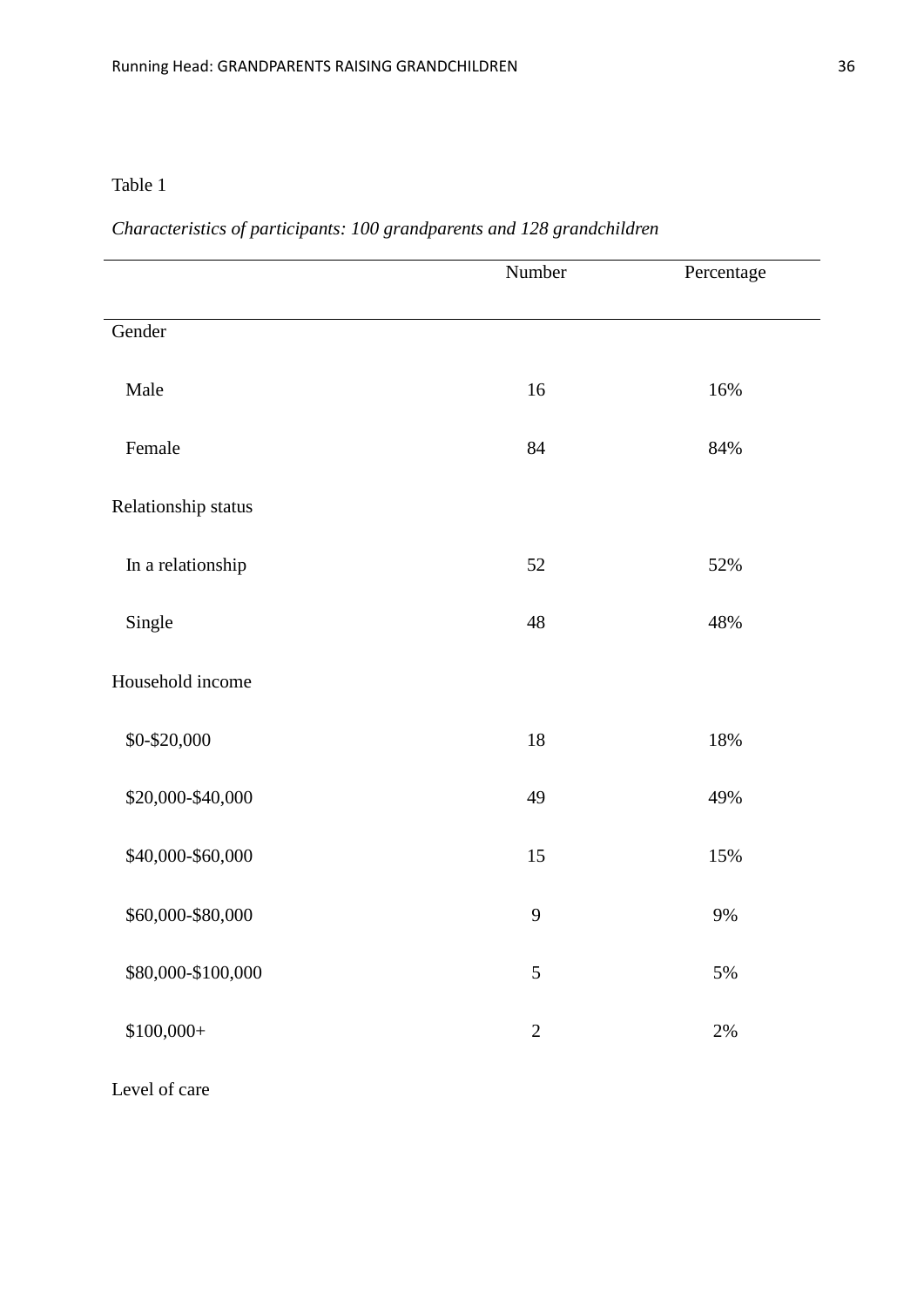| Full-time care                          | 86 | 86%   |
|-----------------------------------------|----|-------|
| Part-time care                          | 14 | 14%   |
| Number of grandchildren in the abnormal |    |       |
| range for behavioural and emotional     |    |       |
| problems                                |    |       |
| SDQ - Emotional symptoms                | 29 | 23%   |
| SDQ - Conduct problems                  | 32 | 25%   |
| SDQ - Hyperactivity                     | 37 | 29%   |
| SDQ - Peer problems                     | 29 | 23%   |
| ECBI – Problem Intensity                | 24 | 15.4% |
| <b>ECBI</b> - Problem Scale             | 25 | 16.1% |
|                                         |    |       |

*Note*. SDQ = Strengths and Difficulties Questionnaire. ECBI = Eyberg Child Behavior Inventory. It was not suitable to report the mean and standard deviation for the SDQ and ECBI as differing versions were used according to the age of the child, and 35% of the sample had multiple grandchildren. Instead the number and percentage of children within the clinical range is reported.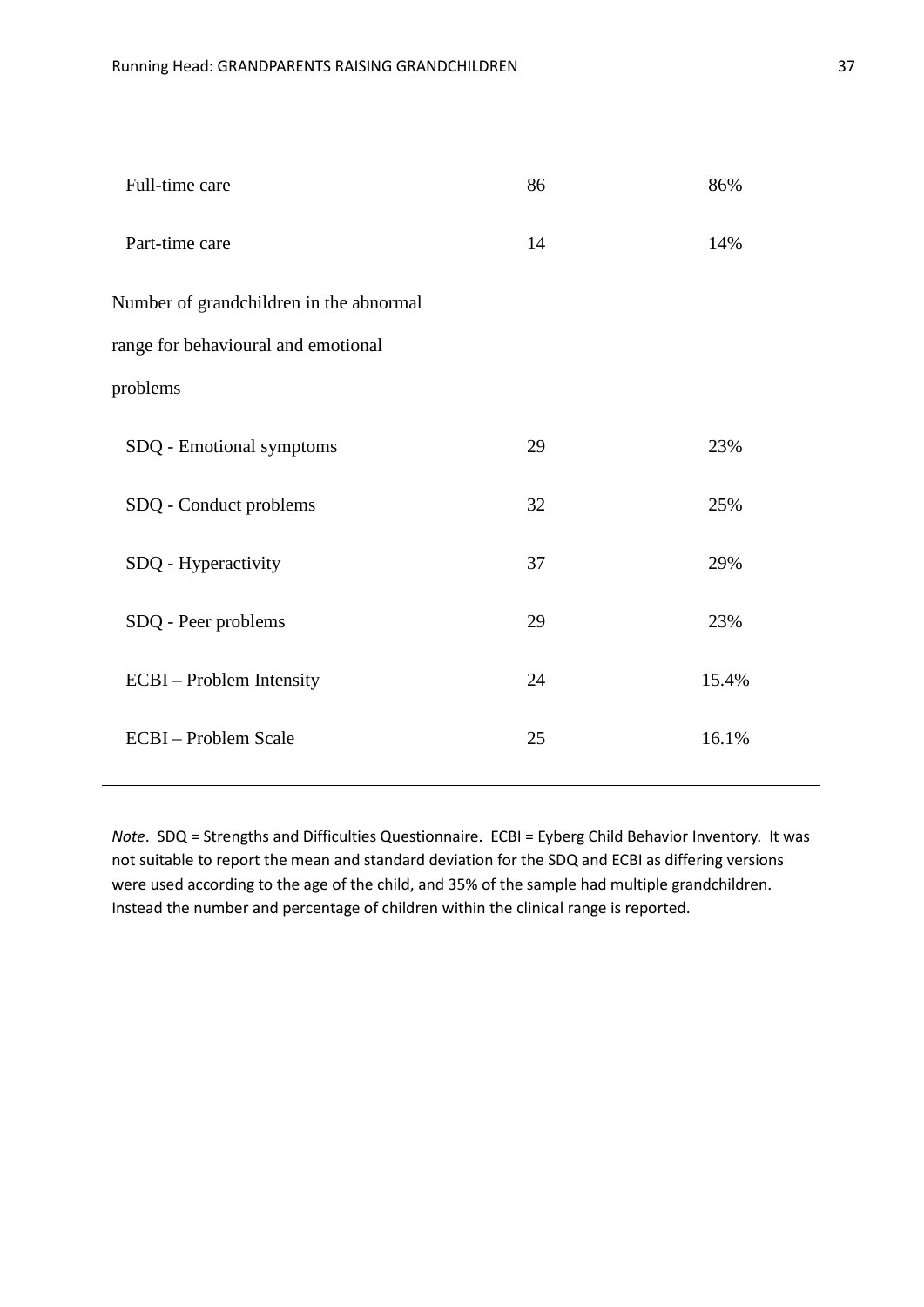*Bivariate Correlations of Demographic Factors, Children's Emotional and Behavioural Problems, Social Support and Measures of Psychological Well-being*

| Variable                           |    | $\overline{2}$ | $\mathfrak{Z}$ | $\overline{4}$ | 5       | 6       | $7\phantom{.0}$ | $\,8\,$ | 9       | 10      | 11      | 12      | 13      | 14       | 15            | 16       | $\cal M$ | $\cal SD$ | $\boldsymbol{N}$ |
|------------------------------------|----|----------------|----------------|----------------|---------|---------|-----------------|---------|---------|---------|---------|---------|---------|----------|---------------|----------|----------|-----------|------------------|
| 1. Age                             | 1. | .14            | $-.18$         | $-14$          | $-.07$  | $-25*$  | $.26*$          | $-.09$  | $-.07$  | .01     | .00     | $-13$   | $-.02$  | .21      | $.32**$       | $.24*$   | 63.14    | 7.69      | 99               |
| 2. Relationship Status             |    | 1.             | $.41**$        | $-.17$         | $-16$   | .04     | $.28**$         | .05     | .09     | .17     | .04     | $.12\,$ | $-.02$  | $.34**$  | $.32**$       | .05      | .58      | .50       | 100              |
| 3. Household Income                |    |                | 1.             | $-.27*$        | $-.24*$ | .08     | $.24*$          | $.07$   | $-.10$  | $-.19$  | $-.18$  | $-.09$  | $-0.22$ | $.29**$  | $.28**$       | $.18\,$  | 2.39     | 1.16      | 98               |
| 4. Depression                      |    |                |                | 1.             | $.73**$ | $.78**$ | $-.67**$        | $.29**$ | $-.07$  | .14     | $.08\,$ | .07     | $.01\,$ | $-43**$  | $-.51**$      | $-41**$  | 5.11     | 5.10      | 87               |
| 5. Anxiety                         |    |                |                |                | 1.      | $.71**$ | $-47**$         | .29**   | .06     | .16     | .14     | .15     | .04     | $-.28**$ | $-.38**$      | $-.30**$ | 3.43     | 4.52      | 87               |
| 6. Stress                          |    |                |                |                |         | 1.      | $-44**$         | $.37**$ | .04     | $.23*$  | .16     | .22     | .02     | $-.33**$ | $-.38**$      | $-39**$  | 6.95     | 5.57      | 87               |
| 7. Life Satisfaction               |    |                |                |                |         |         | 1.              | $-.20$  | $-.09$  | $-.28*$ | $-.18$  | $-.11$  | $-.03$  | .49**    | $.47**$       | $.40**$  | 20.43    | 8.22      | 87               |
| 8. Emotional Symptoms <sup>a</sup> |    |                |                |                |         |         |                 | 1.      | $.41**$ | $.28*$  | $.39**$ | .49**   | $.10\,$ | $-.03$   | $-.10$        | $-.13$   | .36      | .51       | 80               |
| 9. Conduct Problems <sup>a</sup>   |    |                |                |                |         |         |                 |         | 1.      | $.58**$ | $.57**$ | $.63**$ | $.54**$ | .02      | .02           | $-.18$   | .40      | .63       | 80               |
| 10. Hyperactivity <sup>a</sup>     |    |                |                |                |         |         |                 |         |         | 1.      | $.43**$ | $.51**$ | $.42**$ | $.07$    | $-.18$        | $-0.26*$ | .46      | .64       | 80               |
| 11. Peer Problems <sup>a</sup>     |    |                |                |                |         |         |                 |         |         |         | 1.      | $.39**$ | $.44**$ | $-.10$   | $\text{-}.10$ | $-.10$   | .36      | .58       | 80               |
| 12. ECBI Intensity <sup>b</sup>    |    |                |                |                |         |         |                 |         |         |         |         | 1.      | $.53**$ | $-.05$   | $-.11$        | $-16$    | .34      | .55       | 77               |
| 13. ECBI Problem <sup>b</sup>      |    |                |                |                |         |         |                 |         |         |         |         |         | 1.      | $-04$    | $-.09$        | $-.12$   | .40      | .65       | 77               |
| 14. Significant Other              |    |                |                |                |         |         |                 |         |         |         |         |         |         | 1.       | $.67**$       | $.56**$  | 19.82    | 7.39      | 87               |
| 15. Family                         |    |                |                |                |         |         |                 |         |         |         |         |         |         |          | 1.            | $.41**$  | 17.95    | 7.35      | 87               |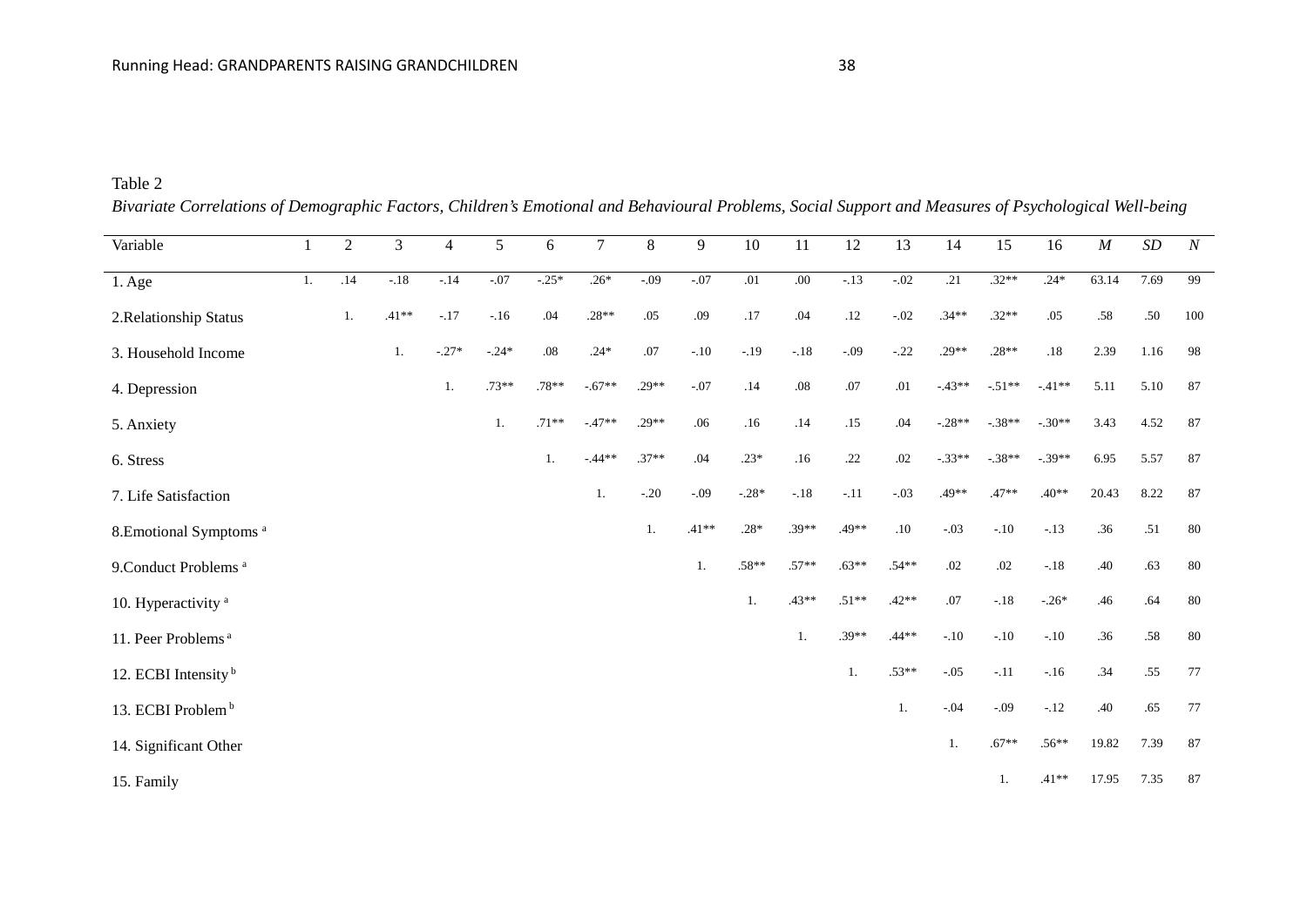16. Friends 1. 18.60 6.44 87

 $p < .05$  \*\*  $p < .01$ 

Note. Number of children in the clinical range on the Strengths and Difficulty Questionnaire <sup>a</sup> and on the (ECBI) Eyberg Child Behaviour Inventory <sup>b</sup>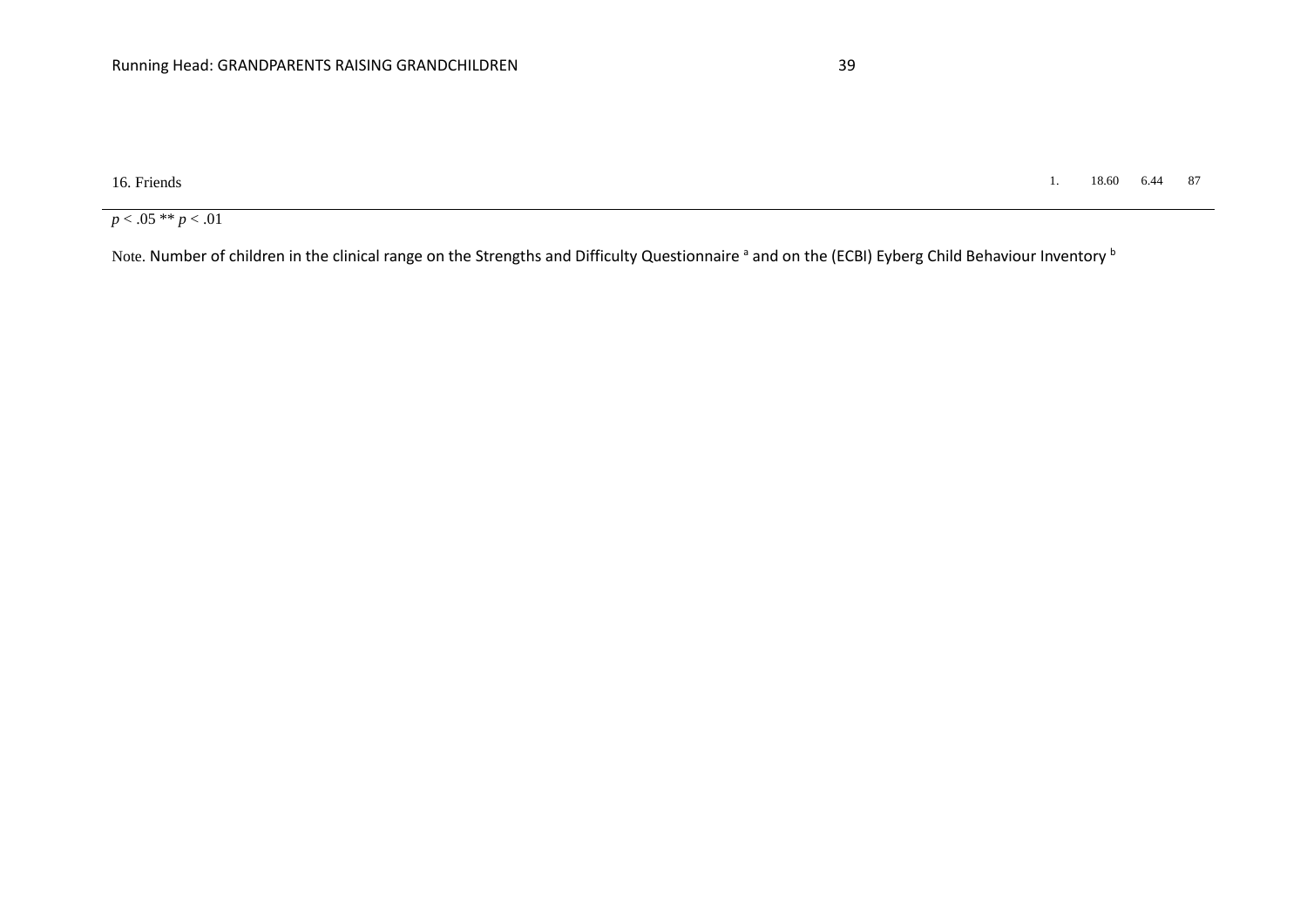### *Hierarchical Multiple Regression Analyses Predicting Depression from Age, Relationship*

| Status, Income, Child Behavioural Problems and Social Support |  |  |  |  |  |  |
|---------------------------------------------------------------|--|--|--|--|--|--|
|---------------------------------------------------------------|--|--|--|--|--|--|

|                            |         | Step 1       |            |         | Step 2       |            |         | Step 3       |            |
|----------------------------|---------|--------------|------------|---------|--------------|------------|---------|--------------|------------|
| Predictor                  | $\beta$ | $\, {\bf B}$ | <b>SEB</b> | $\beta$ | $\, {\bf B}$ | <b>SEB</b> | $\beta$ | $\, {\bf B}$ | <b>SEB</b> |
| Age                        | $-19$   | $-0.13$      | 0.08       | $-.19$  | $-.23$       | 0.07       | $-.01$  | $-0.01$      | 0.07       |
| <b>Relationship Status</b> | $-.02$  | $-0.19$      | 1.29       | $-.02$  | $-.19$       | 1.28       | .03     | 0.34         | 1.21       |
| Household Income           | $-.29*$ | $-1.28$      | 0.56       | $-.31*$ | $-1.38$      | 0.56       | $-.18$  | $-0.79$      | 0.52       |
| Emotional<br>Symptoms      |         |              |            | $.42**$ | 4.21         | 1.28       | $.36**$ | 3.62         | 1.16       |
| <b>Conduct Problems</b>    |         |              |            | $-.40*$ | $-3.21$      | 1.32       | $-.33*$ | $-2.65$      | 1.22       |
| Hyperactivity              |         |              |            | .18     | 1.45         | 1.10       | .03     | 0.23         | 1.04       |
| Peer Problems              |         |              |            | .07     | 0.62         | 1.16       | .11     | 0.98         | 1.07       |
| <b>ECBI</b> Intensity      |         |              |            | $-.08$  | $-0.73$      | 1.46       | $-.07$  | $-0.64$      | 1.32       |
| <b>ECBI</b> Problem        |         |              |            | .04     | 0.31         | 1.08       | .03     | 0.20         | 0.98       |
| <b>Significant Other</b>   |         |              |            |         |              |            | .03     | 0.02         | 0.11       |
| Family                     |         |              |            |         |              |            | $-.34*$ | $-0.24$      | 0.10       |
| Friends                    |         |              |            |         |              |            | $-.26*$ | $-0.20$      | 0.10       |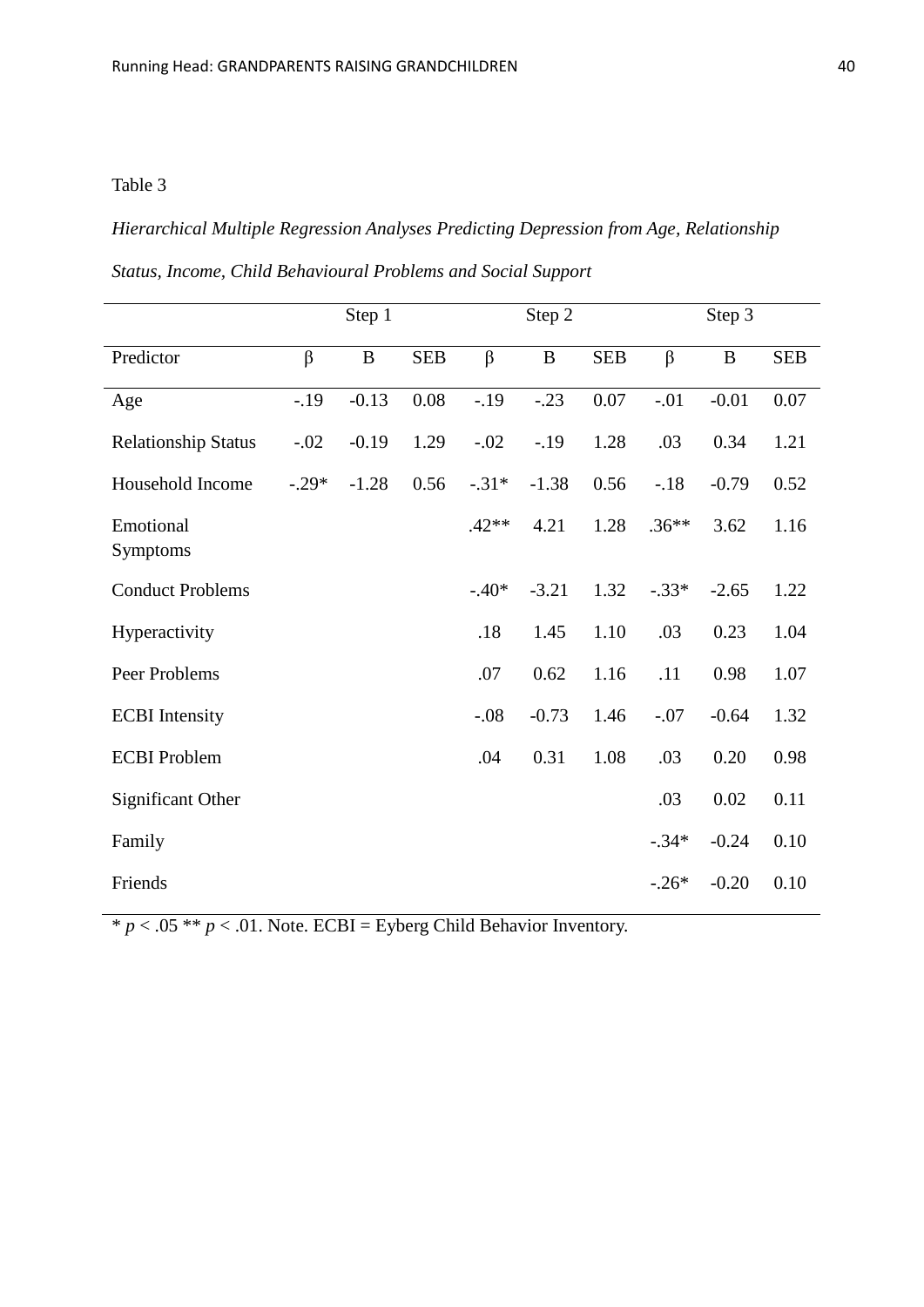*Hierarchical Multiple Regression Analyses Predicting Anxiety from Age, Relationship Status,* 

| Income, Child Behavioural Problems and Social Support |  |  |  |  |  |  |  |
|-------------------------------------------------------|--|--|--|--|--|--|--|
|-------------------------------------------------------|--|--|--|--|--|--|--|

|                            |         | Step 1   |            |          | Step 2   |            |         | Step 3   |            |
|----------------------------|---------|----------|------------|----------|----------|------------|---------|----------|------------|
| Predictor                  | $\beta$ | $\bf{B}$ | <b>SEB</b> | $\bf{B}$ | $\bf{B}$ | <b>SEB</b> | $\beta$ | $\bf{B}$ | <b>SEB</b> |
| Age                        | $-.11$  | $-0.06$  | 0.07       | $-.08$   | $-0.05$  | 0.07       | .06     | 0.03     | 0.07       |
| <b>Relationship Status</b> | $-.05$  | $-0.49$  | 1.17       | $-.09$   | $-0.78$  | 1.21       | $-.06$  | $-0.57$  | 1.22       |
| Household Income           | $-.23$  | $-0.90$  | 0.50       | $-.23$   | $-0.88$  | 0.53       | $-.13$  | $-0.51$  | 0.53       |
| Emotional<br>Symptoms      |         |          |            | $.32*$   | 2.83     | 1.21       | $.27*$  | 2.39     | 1.18       |
| <b>Conduct Problems</b>    |         |          |            | $-.22$   | $-1.55$  | 1.25       | $-17$   | $-1.23$  | 1.24       |
| Hyperactivity              |         |          |            | .12      | 0.88     | 1.04       | .00     | .00      | 1.06       |
| Peer Problems              |         |          |            | .09      | 0.69     | 1.10       | .14     | 1.07     | 1.09       |
| <b>ECBI</b> Intensity      |         |          |            | .03      | 0.27     | 1.38       | .05     | 0.39     | 1.34       |
| <b>ECBI</b> Problem        |         |          |            | $-.04$   | $-0.30$  | 1.02       | $-.06$  | $-0.42$  | 0.99       |
| Significant Other          |         |          |            |          |          |            | .13     | 0.08     | 0.11       |
| Family                     |         |          |            |          |          |            | $-.32$  | $-0.19$  | 0.10       |
| Friends                    |         |          |            |          |          |            | $-.22$  | $-0.15$  | 0.10       |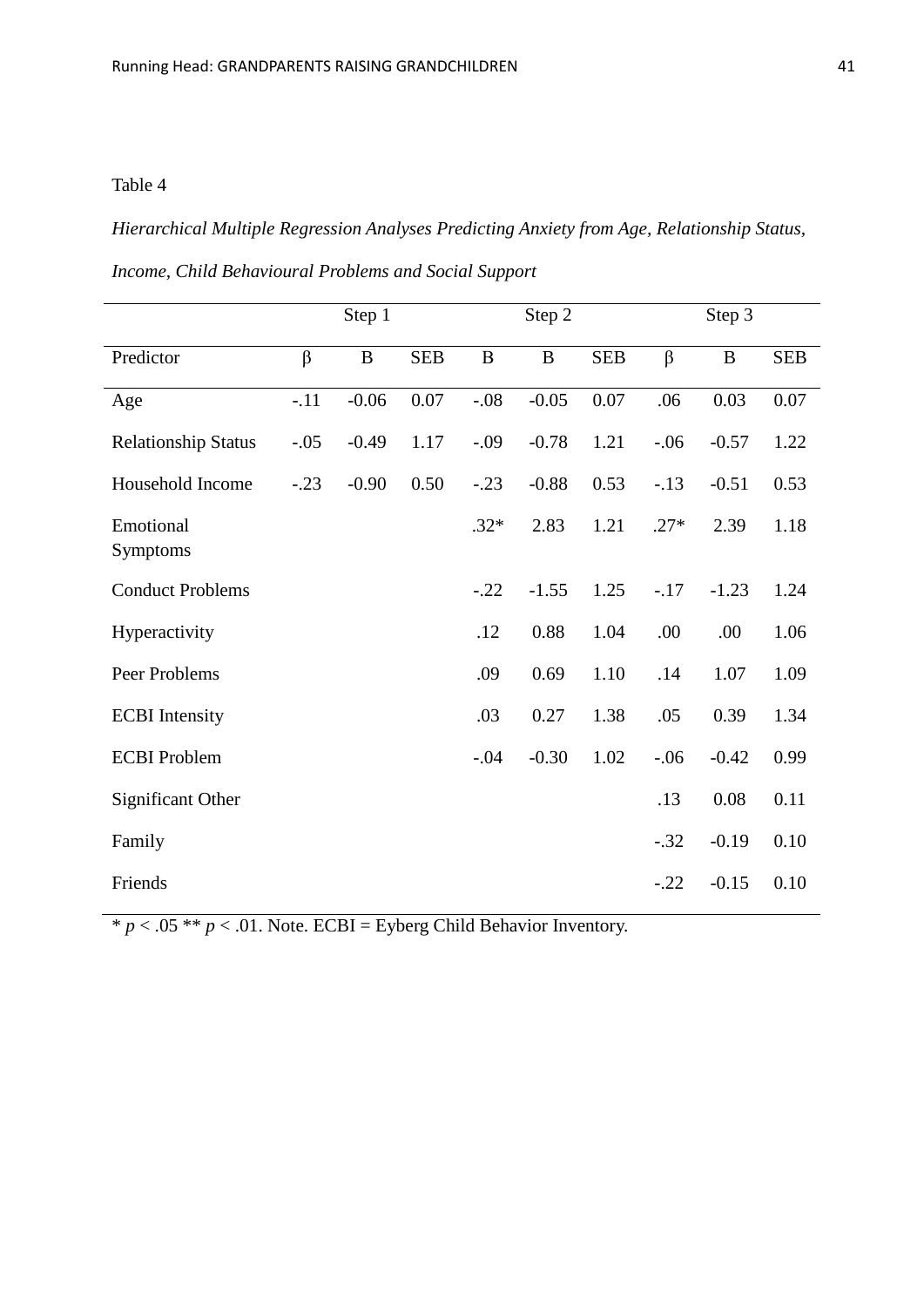*Hierarchical Multiple Regression Analyses Predicting Stress from Age, Relationship Status,* 

| Income, Child Behavioural Problems and Social Support |  |  |  |  |  |  |
|-------------------------------------------------------|--|--|--|--|--|--|
|-------------------------------------------------------|--|--|--|--|--|--|

|                            |         | Step 1   |            |         | Step 2  |            |         | Step 3   |            |
|----------------------------|---------|----------|------------|---------|---------|------------|---------|----------|------------|
| Predictor                  | $\beta$ | $\bf{B}$ | <b>SEB</b> | $\beta$ | B       | <b>SEB</b> | $\beta$ | $\bf{B}$ | <b>SEB</b> |
| Age                        | $-.31*$ | $-0.23$  | 0.09       | $-.29*$ | $-0.21$ | 0.08       | $-16$   | $-0.11$  | 0.08       |
| <b>Relationship Status</b> | .17     | 1.94     | 1.42       | .13     | 1.42    | 1.38       | .16     | 1.78     | 1.38       |
| Household Income           | $-.21$  | $-0.98$  | 0.61       | $-.18$  | $-0.88$ | 0.60       | $-.08$  | $-0.39$  | 0.60       |
| Emotional<br>Symptoms      |         |          |            | $.38**$ | 4.12    | 1.38       | $.34*$  | 3.68     | 1.33       |
| <b>Conduct Problems</b>    |         |          |            | $-.39*$ | $-3.45$ | 1.43       | $-.35*$ | $-3.08$  | 1.40       |
| Hyperactivity              |         |          |            | .21     | 1.82    | 1.19       | .10     | 0.90     | 1.19       |
| Peer Problems              |         |          |            | .14     | 1.39    | 1.26       | .16     | 1.60     | 1.23       |
| <b>ECBI</b> Intensity      |         |          |            | .07     | 0.70    | 1.58       | .08     | 0.78     | 1.51       |
| <b>ECBI</b> Problem        |         |          |            | $-.04$  | $-0.36$ | 1.17       | $-.05$  | $-0.40$  | 1.12       |
| Significant Other          |         |          |            |         |         |            | $-.03$  | $-0.03$  | 0.12       |
| Family                     |         |          |            |         |         |            | $-.18$  | $-0.14$  | 0.12       |
| Friends                    |         |          |            |         |         |            | $-.22$  | $-0.19$  | 0.11       |